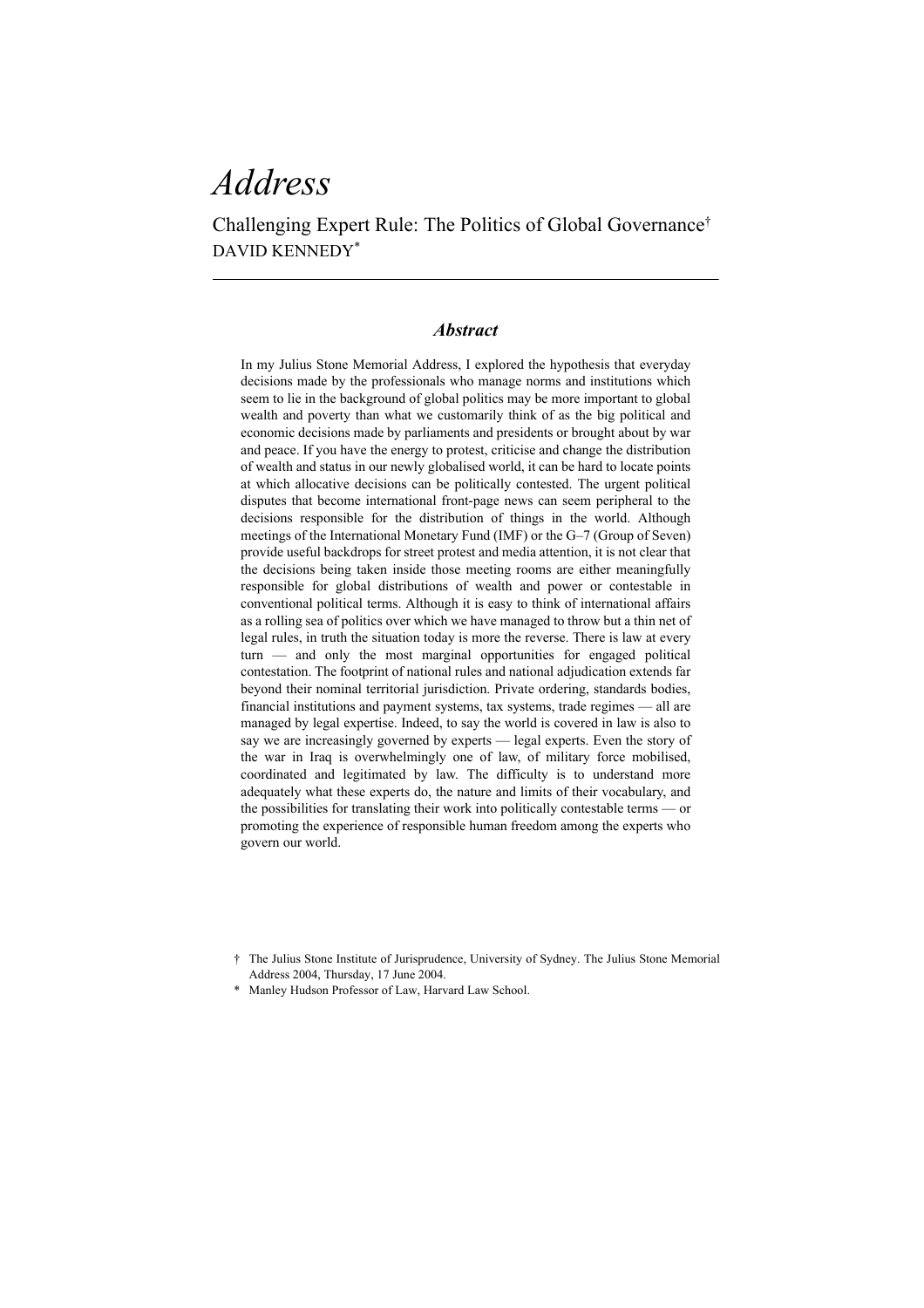# *1. Introduction*

Good afternoon. It is an honour to deliver a lecture that has had such a distinguished history and audience. Julius Stone was a lion of international jurisprudence, his influence as a theorist and innovator felt by generations of students and scholars. Reading Stone's many contributions to the *sociological* interpretation of international law has been an inspiration for the research agenda I would like to sketch this afternoon.

My plan is to explore the significance of legal expertise in global governance. I begin with a simple 'Julius Stonian' observation: the international world is governed. The domain outside and between nation states is neither an anarchic political space beyond the reach of law, nor a domain of market freedom immune from regulation. Our international world is the product and preoccupation of an intense and ongoing project of regulation and management.

Although it is easy to think of international affairs as a rolling sea of politics over which we have managed to throw but a thin net of legal rules, in truth the situation today is more the reverse. There is law at every turn — and only the most marginal opportunities for engaged political contestation.

Seen sociologically, the official — and unofficial — footprint of national rules and national courts exceeds their nominal territorial jurisdiction. Tax systems, national public and private laws, financial institutions and payment systems, the world of private ordering — through contracts and corporate forms, standards bodies — all affect the behaviour of public and private actors beyond their nominal jurisdictional reach.

And that's just the beginning of international regulation. Of course, there is public international law, the United Nations, the world's trading regimes — it's a long list.

Seen sociologically, the international legal order is far more diverse and extensive than we public international lawyers normally imagine. The United Nations Charter<sup>1</sup> does not provide its constitution — still less is the Security Council its legislator. The functionalist neologisms of the last century — 'transnational law,' 'international economic law' — reached to describe it, but each stopped short with a catalogue of favourite regulatory initiatives.

Indeed, to say the world is covered in law is also to say we are increasingly governed by experts. Not by the American empire, not by 'global capital' — but by experts. These experts — quite often lawyers — make decisions that affect the wealth, status, and power of other people. They do so by interpreting and enforcing the background norms and institutions which structure activity in the market, in the state, in the family. Their routine work establishes and refurbishes this complex transboundary legal and institutional milieu. Across the globe, experts communicate with one another in common vernaculars, their significance in every national system enhanced at the expense of conventional politicians by the processes we so often refer to as 'globalisation.'

<sup>1</sup> United Nations, *Charter of the United Nations*, 26 June 1945 (hereafter *UN Charter*)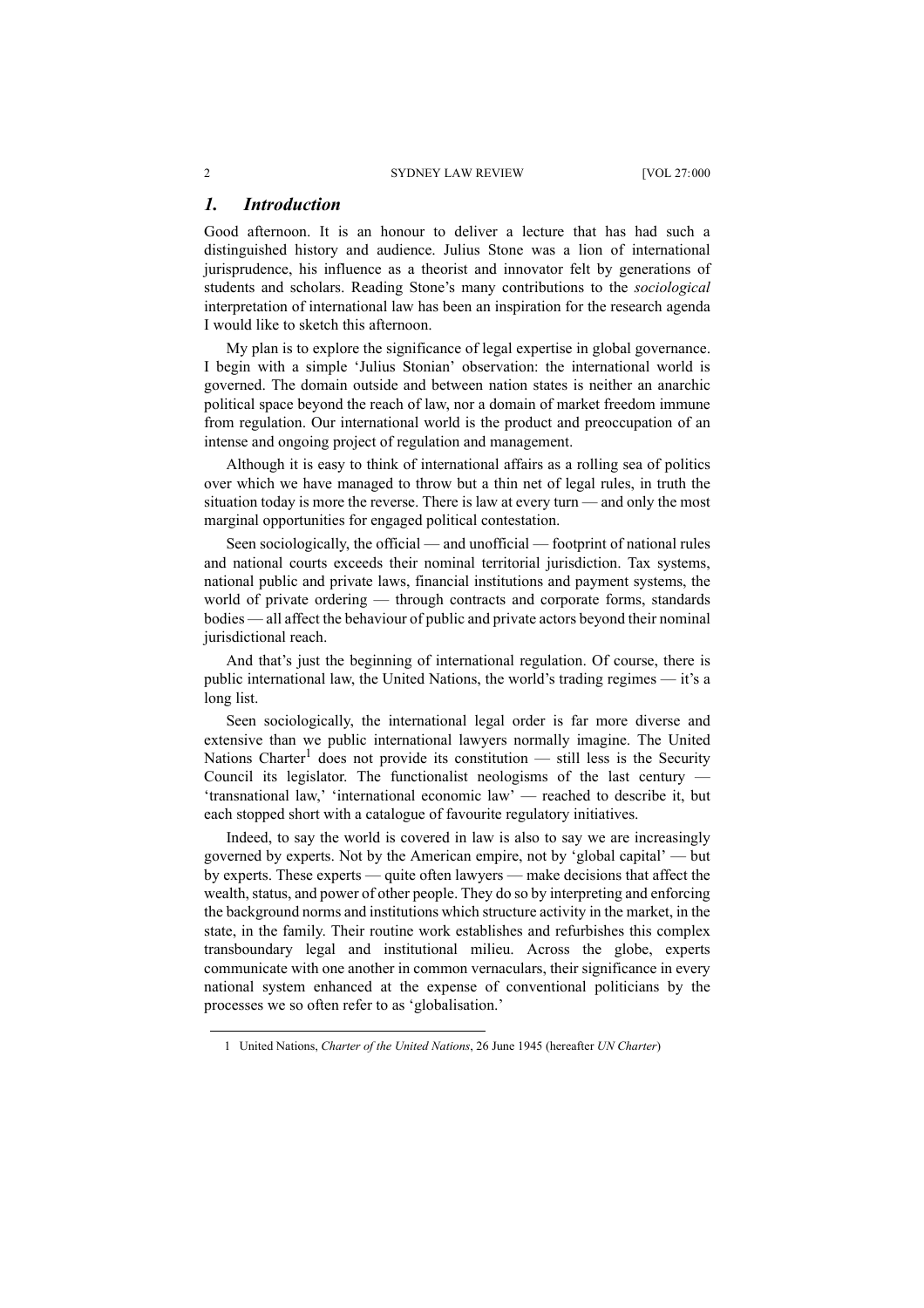Yet how, precisely, do experts rule? The nature, limits and contestability of expertise remain obscure. To explore the significance of experts and expertise for global governance, we need to develop three ideas.

First, the proposition that background norms and institutions *are* more important in global governance than we have thought. Second, the idea that the *vocabularies, expertise and sensibility* of the professionals who manage these background norms and institutions are central elements in global governance. Third, the proposition that expert work might be reinterpreted and contested in political terms, despite the ubiquity of the conviction among international legal experts that their expert work is not political.

# *2. Background Norms*

When we think about 'international politics,' we focus on the institutions we associate with public deliberation. In the United States, our television news rarely fails to let us know what the President was up to on a given day. My first proposition is a simple and familiar one — when we treat the *President's* world as *the political world*, we miss a great deal.

But what, precisely, do we miss? What do we mean by 'background norms and institutions?' We are all familiar with the suspicion that something that purported to be the result of foreground deliberation was actually the product of less visible background forces. We are accustomed to looking *behind* what the judge said, or what the legislation says, to understand the human intentions and social forces that shaped it. The sociological tradition is rooted in precisely this idea.

Any so-called 'realism' that attends only to the overt acts of national sovereigns is no longer realistic. In our world, power lies in the capillaries of social and economic life. Myriad networks of citizens, commercial interests, civil organisations and government officials are more significant than interstate diplomacy. Statesmen and stateswomen act against a background fabric of expectations — the legitimating or de-legitimating gaze of world public opinion — and they act in the shadow of all manner of public and private norms.

As American trade law scholar John Jackson put it:

"Interdependence" may be overused, but it accurately describes our world today. Economic forces flow with great rapidity from one country to the next. Despite all the talk about sovereignty and independence, these concepts can mislead when applied to today's world economy. How "sovereign" is a country with an economy so dependent on trade with other countries that its government cannot readily affect the real domestic interest rate, implement its preferred tax policy, or establish an effective program of incentives for business or talented individuals? Many governments face such constraints today including, increasingly and inevitably, the government of the United States.<sup>2</sup>

<sup>2</sup> John Jackson, William Davey & Alan Sykes (eds), *Legal Problems of International Economic Relations: Cases, Materials and Text* (4<sup>th</sup> ed, 2002) at 1.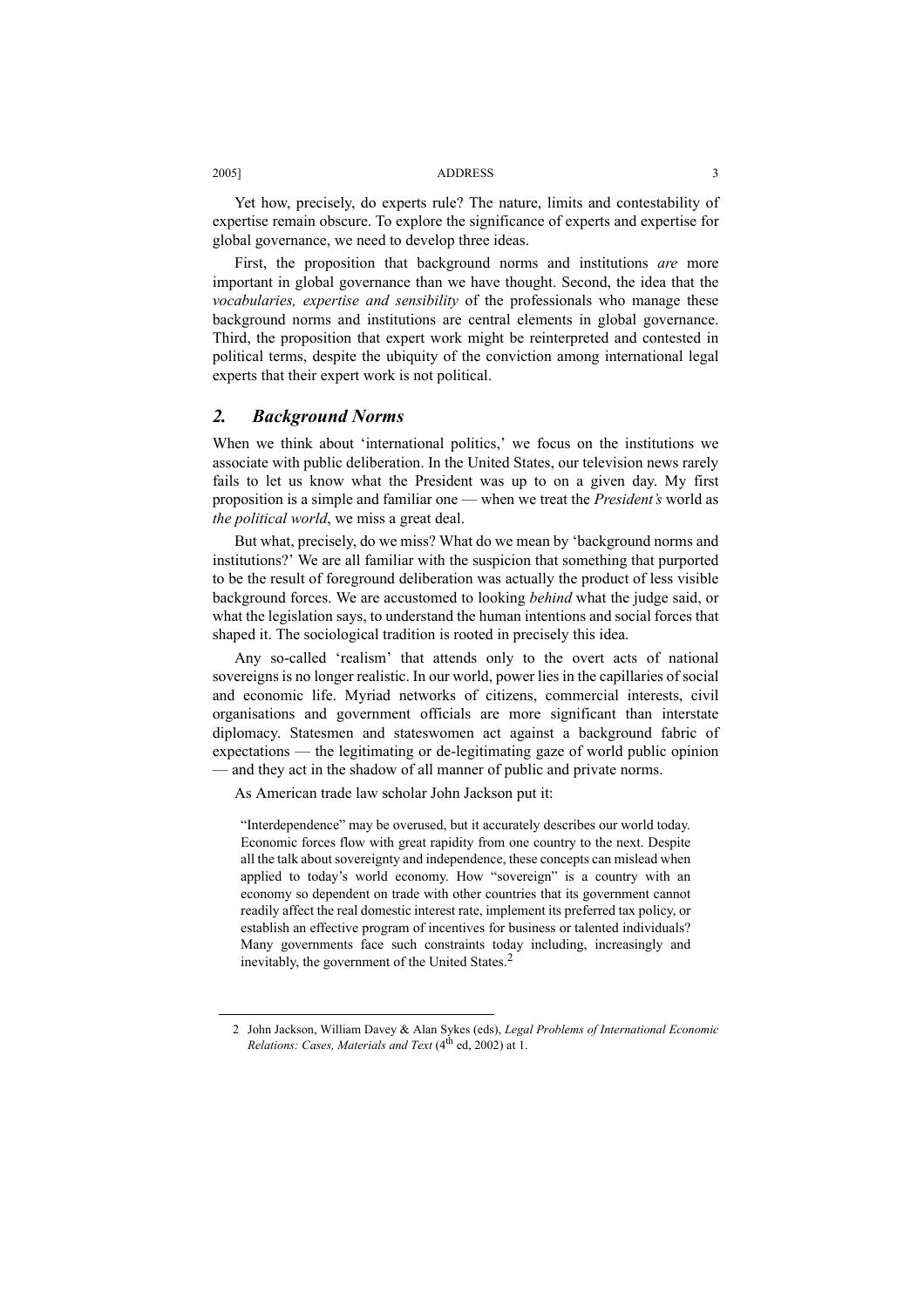### 4 SYDNEY LAW REVIEW [VOL 27:000

Indeed, the international regime today is a dis-aggregated network of institutions, some public, some private, which are only loosely coordinated by national governments. This general argument blends two quite different observations. First, the idea that *other people* than those who seem to be in charge are making the real decisions, and second, the idea that *no one* is making the decisions — they are driven by facts on the ground, by natural forces, by unconscious motives or by invisible hands.

Although these two ideas often travel hand in hand, they are strikingly different. To distinguish them from one another, I *term* the operation of impersonal forces 'context.' I use the word 'background' to refer to the work of *other people* than those who seem responsible for visible foreground decisions.<sup>3</sup>



# *I: BACKGROUND NORMS & INSTITUTIONS*

Figure 1.

We often feel foreground politics are merely an expression of deeper, impersonal forces — what I call 'context' — the means of production, say, or the interests of the ruling class. And context often seems to limit what we can do — the law in the books is never quite realised in action. Context can also provide the prod of inevitability — the hand of history or the market. We have context in mind whenever we extract an ought from an is.

<sup>3</sup> See Figure 1.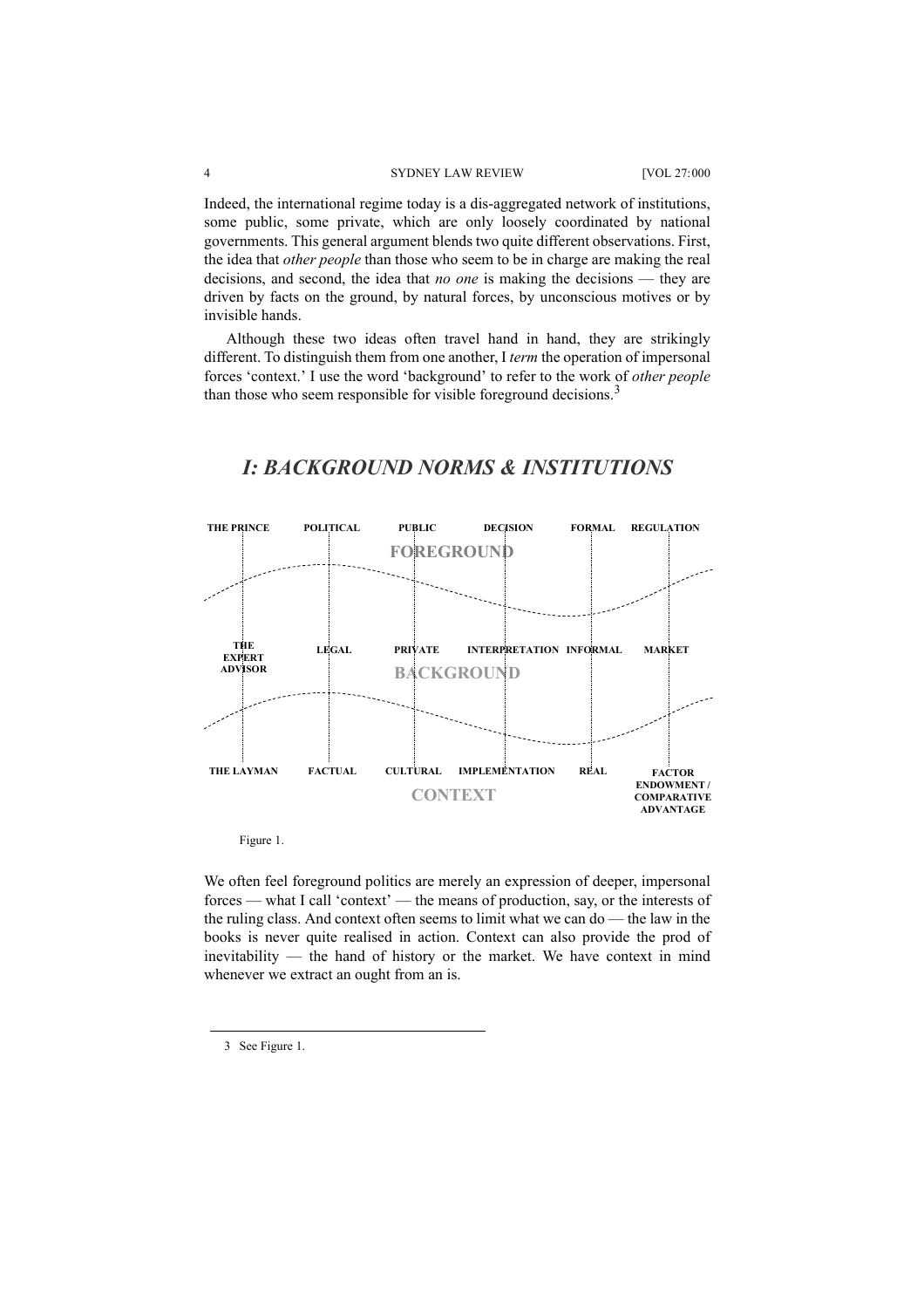My own project focuses on background rather than context — and it is here that I begin to depart from the sociological tradition. Focus on context — on the impersonal forces — blunts the responsibility of actors in the foreground, while affirming their centrality. It creates a misconception that to the extent someone *can* do anything about anything, it will be the normal players in the political system. It's them, or it's necessity. Although sociological jurisprudence promises to 'contextualise' the decisions of sovereigns or legislators or judges, it also legitimates their authority — they are all we have and they did what was necessary, or all they could do, under the circumstances.

I propose that we focus rather on the background, on the decisions of other people than sovereigns and legislators. Indeed, it is striking how often we downplay the work of experts, attributing everything to foreground and context. And yet it is often experts who decide what is foreground and what is context by distinguishing public regulation from private ordering, or the dynamic world of the market from the context of factor endowments and preferences actors bring to the table.

It is the expert who stands between the foreground *prince* and the lay *context*, advising and informing the prince, implementing and interpreting his decisions for laymen. It is the scientist, the pollster, who interprets *facts* for the *politician*, and it is the lawyer, the administrator, who translates political decisions back into facts on the ground. Both the assertion that something *is* the context, and the interpretation of its *consequences* are the acts of experts. Is the new global context one of fragmentation or integration? Does the new situation require multilateralism or unilateralism?

To bring the work of experts into focus, we will need to suspend the tendency to see everything that is not foreground as necessity. Doing so will be difficult: try to list, in your mind, the norms and institutions which affect, say, wage rates in the developing world. There are foreground political decisions — but not that many. Much seems like context — demand, supply, transport costs, competition. As an exercise, however, try to state these elements of context as the work — the decisions — of actual people.

It turns out that the distribution of resources, authority, and contentment between a hypothetical worker and employer in a third world industrial setting is the product of an enormous web of human decisions. Suppose Mahrk, an Australian, pays Phred, an Indonesian, five dollars a day for his work in Jakarta.

What does that mean for Phred — what can he buy with it, how does he value it? What are his other costs and obligations? How did he compare this job to others?

Who influenced his thinking on these matters — his family, his church, the movies, his girlfriend, his nation, his government, his union? What decisions went into the prices of products he might want? What does five dollars mean to Mahrk — what else could he do with it? What *does* he want? Who influenced his thinking about *this*?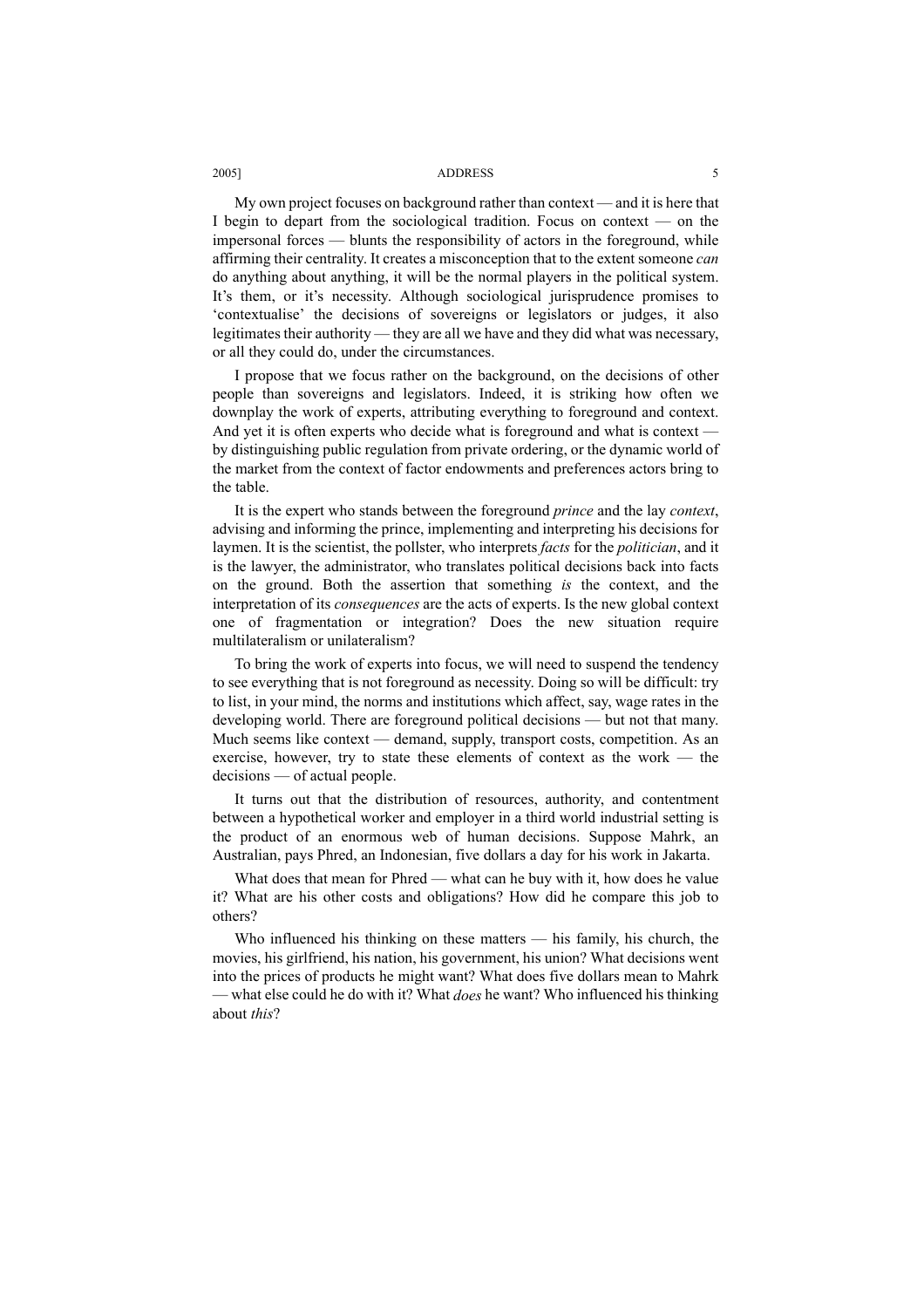Let us suppose Phred and Mahrk came to the figure 'five dollars' by bargaining — in the shadow of what laws, institutions, social expectations did they do so? What strengthened or weakened their respective bargaining power?

Perhaps Phred's 'skills' seemed decisive — but who decided that he would end up having precisely these skills? How is their little bargain affected by the relative strength of larger social or political actors in other bargains? If the left just won the election, will that make Phred bolder? If his ethnic group, his religion, comes to power, what effect on wages — and who decided *what* to bring *that* about? It soon becomes clear that Phred's wage may be affected by public and private administrative or regulatory decisions across the globe — or by the wings of an expert Chinese butterfly.

Indeed, it turns out there is very little 'context' which might not also be viewed as background — as the result of a decision taken by an expert — if we thought about it in that way. The power exercised in thousands of private decisions, business decisions, cultural choices and personal decisions about family, work and play also governs who will produce what, consume what, be mobile or stay put, have what status and what identity in the international world.

Sometimes these are small scale decisions — perhaps decisions within families distributing resources among members in terms developed by priests, therapists, the advice givers of the media or the sages within each family network, decisions which in turn affect the global division of labour, patterns of trade or relative wage rates. Sometimes these are the large-scale decisions of business people and investors allocating and conditioning the use of vast resources, made in the vocabularies of economists, accountants and policy analysts seeking to maximise return or corner markets. Far more than we normally think, these decisions are made, defended and criticised in the vocabularies and practices of expertise.

To understand the role of background decisions, we will need the tools of institutional economics, with its focus on local cultures, transaction costs, and path dependencies. To translate these forces into the decisions of real people, we will need the tools of constructivist political science, sociology and anthropology. To understand the people we encounter making decisions, we will need the varied tools of psychology, literature, or management science. The goal would be to develop a compelling account of the actual global governance regime.

# *A. Well, How Might this be Significant?*

First, of course, ignoring the background work of experts may distort our sense for what is actually going on in the world. We might miss the significance of the informal and customary world. Or the opportunity to contest decisions taken in the middle space between foreground and context.

A focus on experts may alter our overall image of the international legal regime. Take an issue like wage rates or safety standards. It might make sense to speak of industry specific regimes — of 'automotive law' or 'airline law' or 'pharmaceutical law'— rather than 'international' or 'national' law.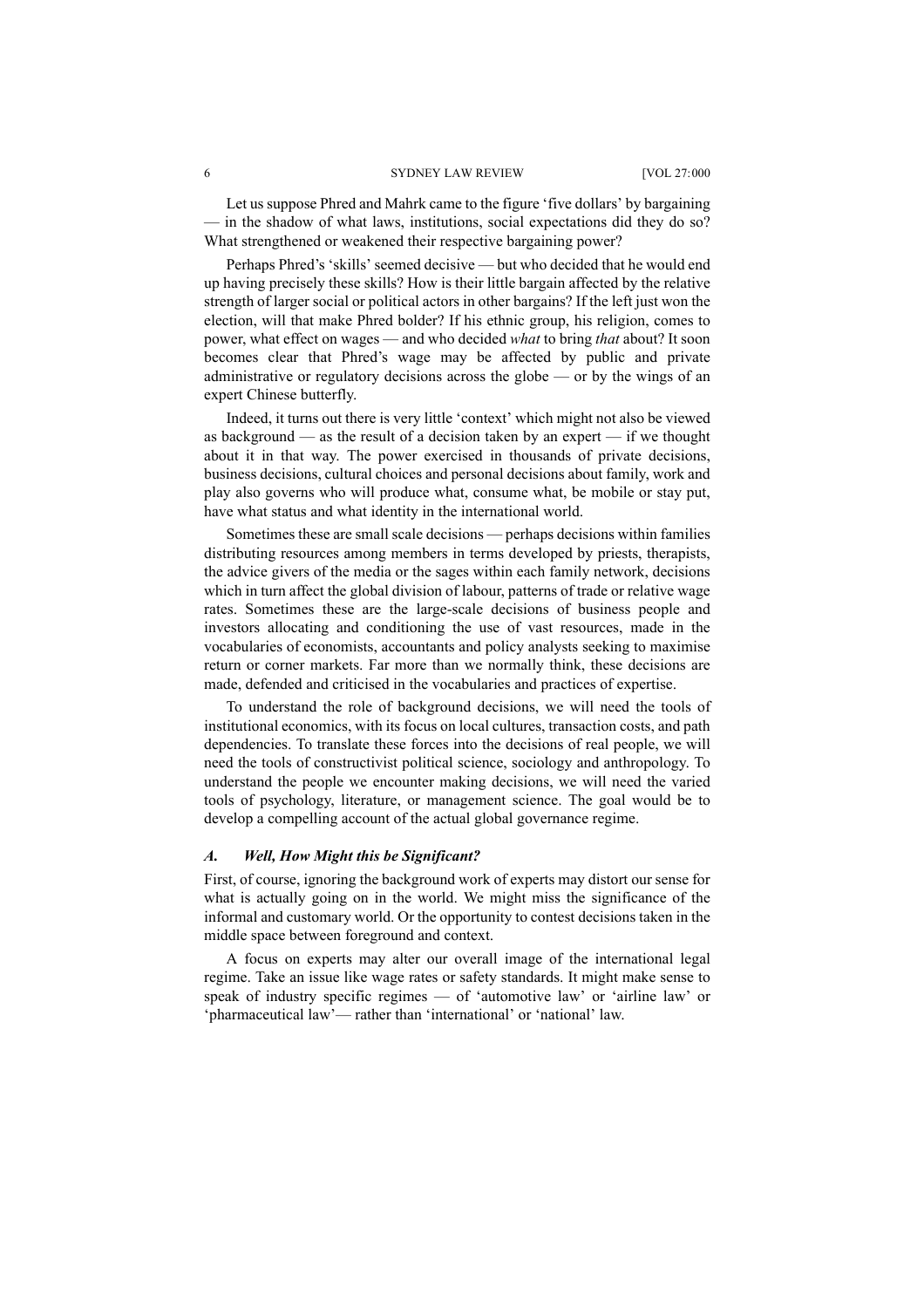Automotive worker safety may result from product and process standards think of ISO  $9000^4$  — forced through the supply chain by the big manufacturers and consolidated by expert standards bodies. Airline safety might be more the function of the transnational effect of one nation's administrative agency — the US Federal Aviation Administration — picked up by an intergovernmental agency or by government regulators elsewhere. In another industry, the decisions of local or American — judges or juries adjudicating product safety suits might be more significant.

Moreover, industrial regimes might influence one another — the pharmaceutical regime might affect the entertainment regime by developing ideas about intellectual property that spread from drugs to DVDs. Taking the focus off the foreground might make the actual decision making procedure more visible. Some agencies may be captured, others not. Viewed clearly, the transnational regime may not be ad hoc at all, but reflect the decisions of quite well organised and stable constituencies.

Focusing on the background may also expand our sense of what is politically possible. We need not treat the impact of private law norms and economic institutions as natural consequences of market forces — or as politically contestable only through the foreground institutions of public regulation. They are also the contestable decisions of experts.

The best example I know of progressive efforts blown off course by disregard for background norms comes from the field of international labour standards. When we think about contesting Phred's wage politically, we focus on the foreground of national, or sometimes international, public regulation. Where national regulatory capacity seems threatened by the opening of markets to foreign products, services, capital or labour, humanitarians have sought either to restrain these global flows, or to develop international regulatory replacements for national social welfare arrangements.

For years, those wishing to influence global labour conditions have focused attention on the World Trade Organization (WTO) and the International Labor Organization. If only labour standards — a social charter — could be adopted for the entire globe. At the same time, we know the weaknesses of global legislation — vague compromise standards, unenforced agreements, standards which legitimate more than they restrain. National actors have not been willing to adopt rules which would threaten their national economic strategies. But what else can we do?

It turns out the wage rate in Mexico or Bangladesh is meanwhile being set by the decisions of thousands of entrepreneurs, workers, and investors, each made in the shadow of rules — formal and informal, public and private, national and international — about the uses of property, the conditions for labour organisation, the transport and trade of industrial inputs and outputs, patterns of credit and payment, immigration and so forth.

<sup>4</sup> ISO 9000 is an international reference for quality management requirements in business to business dealings, devised by the International Organization for Standardization.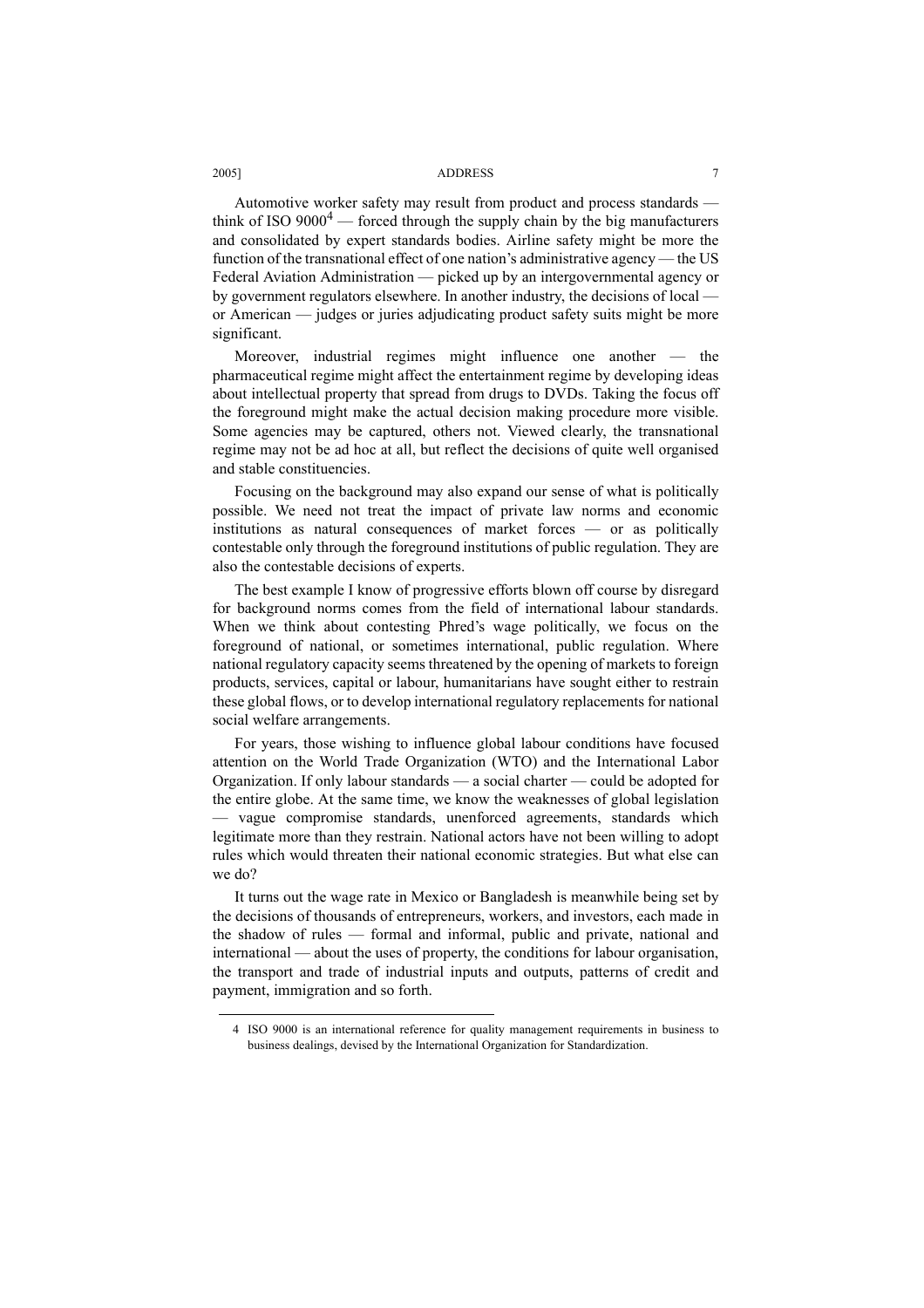Social reformers have virtually ignored the world of background norms private law, corporate standards, transnational administrative arrangements, rules of corporate governance and liability.

Take the WTO, for example. We have long known that in some sense, as the saying goes, 'fair trade is free trade's destiny.' As tariffs came down, industrial nations began to challenge all sorts of diverse pieces of one another's regulatory environment as 'non-tariff barriers to trade.' In doing so, they were contesting elements of one another's background regime. I remember the Reagan administration's 'Structural Impediments Initiative' accusing Japan of blocking access to its markets through everything from informal distribution practices to inadequate English language instruction in their schools. Once begun, there seems no natural limit to this practice — as the European Union's legal order has amply demonstrated.

It is an old legal realist insight that the reciprocal nature of a comparison between two legal rules — or legal regimes — makes it impossible to say which *causes* the harm — or which is 'discriminatory.' Is it the railroad's right of way that damages the farmer's wheat — or the farmer's property right which imposes cost on rail transport?

In the trade context, we might ask whether Mexico's low minimum wage — or failure to implement its own minimum wage scheme — is an unfair 'subsidy.' Or whether Mexican — or Chinese — manufacturers who benefit from nonenforcement of local law are 'dumping' when they export to American — or Australian — markets.

But we might equally well ask whether it is a 'non-tariff barrier,' an unfair or unreasonable extraterritorial reach of US law, for the United States to demand higher labour standards for production of goods to be imported to its market.

To decide, conventional legal analysis relies on an assumption about which legal scheme is 'normal,' and which not. If farmers *normally* grow wheat, a new railroad may appear to impose the cost — if the difference between American and Mexican wages is 'normal,' American efforts to raise Mexican standards will seem an abnormal non-tariff barrier. Deciding what is 'normal' and what is not is rulership — an unavoidable political decision about allocation of costs.

The WTO provides a mechanism for settling disputes between nations each asserting that *their* background rule is normal — and that their trading partner is imposing unfair costs or offering unfair advantages. As it processes routine trade disputes, the WTO system generates a string of decisions about globally tolerated levels of differentiation among labour and other regulatory standards — about the range of 'normal' background regulation.

Meanwhile, humanitarians struggle for adoption of a 'social charter' within the WTO, for new international soft law social norms, for implementation of international economic and social rights. If only the international legal order were powerful enough, we bemoan, to take on the question of labour rights. But the international legal order *is doing that every day* as it provides an interface between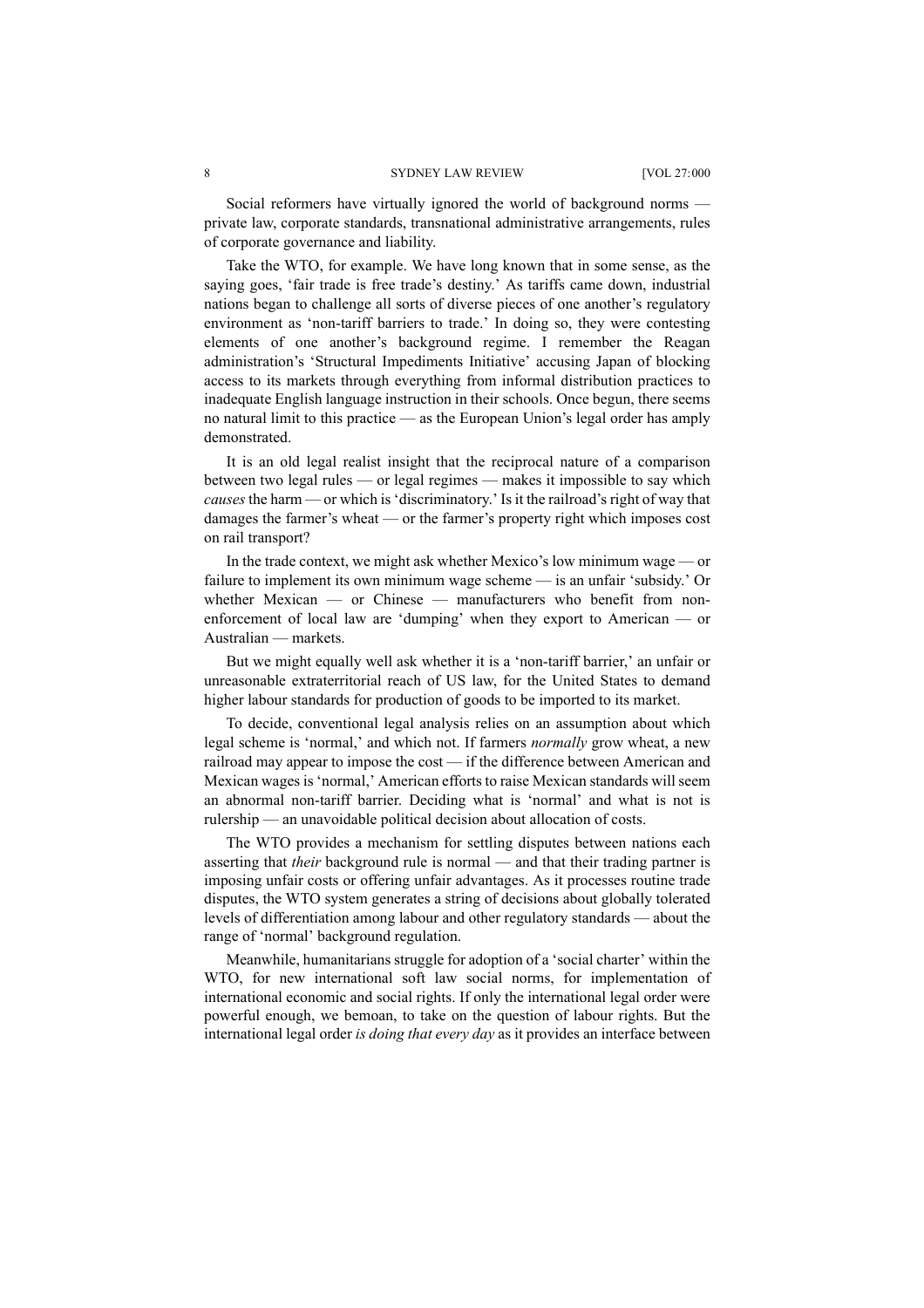national regulatory schemes. The difficulty is finding opportunities for politically contesting the results it generates, results which permit a wide range of low wage industrial strategies.

The political right has had no trouble focusing on the world of background norms — developing a complex network of financial and payment systems to facilitate the free movement of capital, extraterritorial uses of national regulation to combat terrorism or money laundering, and more. Unfortunately, the humanitarian vocabulary has impeded similar work on the left by focusing our attention on the foreground of public regulation.

Something similar goes on in thinking about war and peace. We focus on summit meetings and late night telephone calls between heads of state, or speeches in the Security Council. Doing so, we underestimate the discretion — and the significance — of people in the background of these public deliberations.

We underestimate the power of *expert consensus* — consensus that Iraq had weapons of mass destruction, that American credibility was on the line, that something must be done, that dominos would surely fall. We now know that although 9/11 opened a window of plausibility for the invasion of Iraq, the campaign had already long been underway — and not simply because the leadership, the Bush family, say, was 'obsessed' with Iraq, but also, and more importantly, because an entire administrative machine had been set in motion, with its own timetables and credibility requirements.

The invasion incubated there, in the background, built momentum through hundreds of small decisions, budgetary, administrative, political, rhetorical, public and private. In some sense, of course, Bush could have called the whole thing off, and without his enthusiasm all that momentum may never have built.

The interesting point, however, is that by the time we focused on 'the President deciding,' it is not at all clear how much room to manoeuvre he still had. 'The United States', had made a commitment to overthrow Saddam Hussein — a commitment whose political and bureaucratic momentum could not easily have been stopped without incurring all manner of further costs — long before the decision came to the President — let alone the Security Council — for explicit decision.

Moreover, even when broad ideological battles have not been crisply won in public fora, they can nevertheless affect the status of forces in all manner of interstitial bargains by affecting the perceived strength, legitimacy or plausibility of actors, programs or positions.

It has become routine to say that international law had little effect on the Iraq war — arguments by a few international lawyers that the war was illegal failed to stop the Bush administration and its allies, who were determined to go ahead regardless, and who had, after all, their own international lawyers to rely upon.

But this lets international law off the hook too easily. The laws of force are not the only rules that affect the legitimacy, violence and incidence of war. The military conducts its campaigns in the shadow of endless background rules and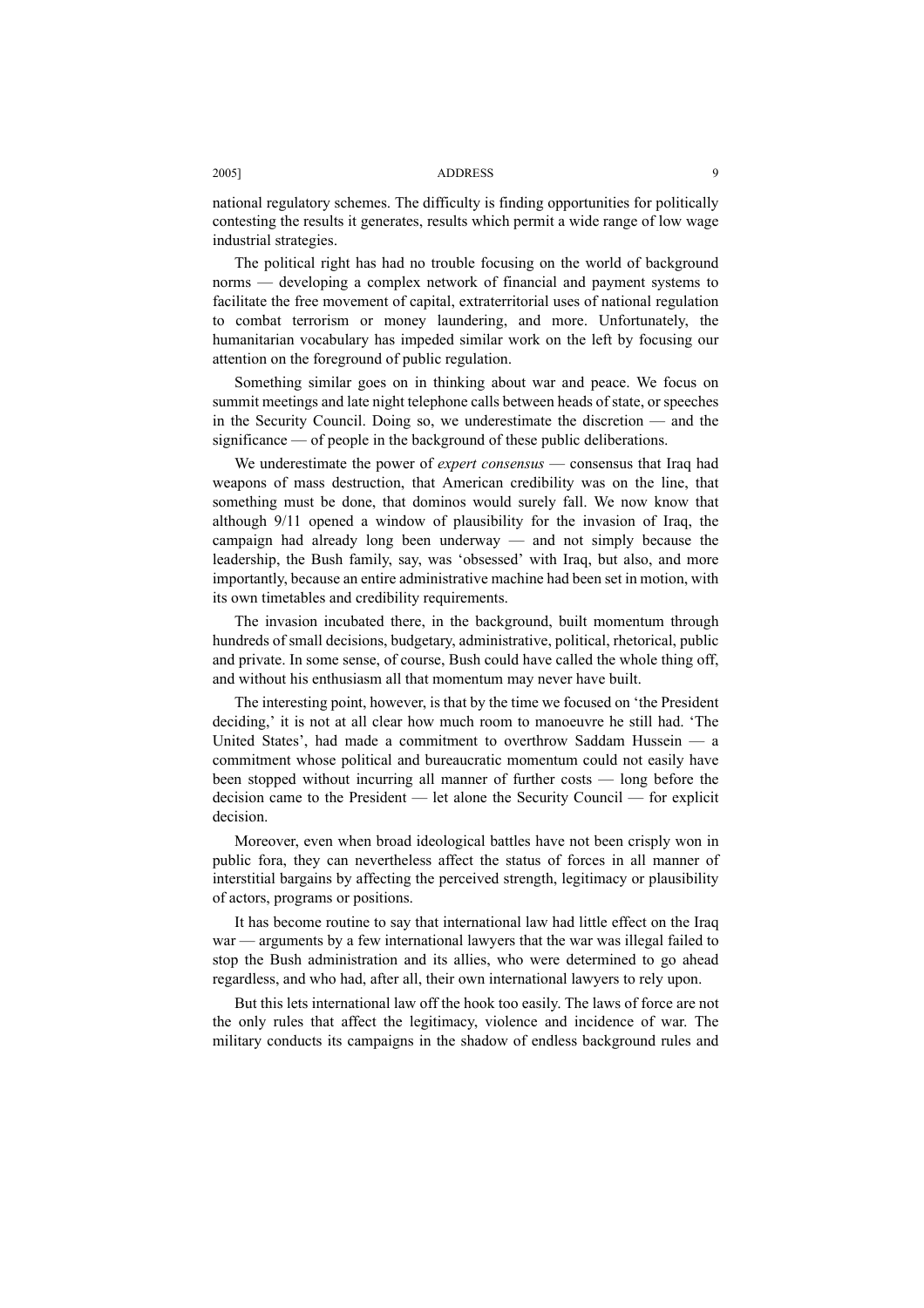# 10 SYDNEY LAW REVIEW [VOL 27:000

institutions of public and private law — national and international. If we expand the aperture from the decision to invade — war looks ever more to be a product of law. The laws *in* war which legitimated targeting. The laws *of* war which provided the vocabulary for assessing its legitimacy. The laws of sovereignty which defined and limited Saddam's prerogatives, and which have structured the occupation. Not to mention commercial rules, financial rules, private law regimes, through which Iraq gamed the sanctions system — and through which the coalition built its response. The United Nations law of force makes these background rules seem matters of fact rather than points of choice.

Making war has become an extremely technical practice, involving the details of economic and social life, patterns of traffic and sewerage and investment. When we think about restraining war, it is easy to overlook the background rules and institutions for buying and selling weaponry, recruiting soldiers, managing armed forces, encouraging technological innovation, making the spoils of war profitable, channelling funds to and from belligerents or organising public support.

Global efforts to promote peace — through the laws of war, deterrence, arms control, collective security, or peacekeeping — have themselves become institutional and bureaucratic practices. As this happens, they sink into the background. We no longer notice that they have become vocabularies through which war is promoted, fought and legitimated, rather than restrained.

Occasionally, of course, we do get a glimpse of these background vocabularies, rules and conditions — as in trade struggles over 'normal' levels of background regulation. It is difficult to think about the ebb and flow of military violence in a place like the Congo without thinking about the norms and institutional practices responsible for trade in diamonds and other minerals. Just as it is difficult to think about a global health crisis like AIDS by focusing only on the United Nations, the World Bank or World Health Organization, while ignoring intellectual property law and big pharmaceutical companies.

Yet, when we want to *do* something, it is tempting to return to the centres of political action in the foreground of our consciousness, demanding resolutions, regulations and funds. We should expand our ability to act through the capillaries of private quality standards or investment guidelines, through consumer boycotts, property regulations and all the other norms and institutions which affect the use of force or the incidence of disease. We should expand our capacity to do so. Nevertheless, it remains all too easy, even comforting, to overlook opportunities to contest and reshape the background because we do not readily comprehend its power to distribute resources in society, nor do we have a clear view of how its terms might be contested.

# *B. Still, How Different is Decision Making in this Background World?*

Common sense tells us the difference is large. We associate the foreground world with clashing ideologies and social interests. Left-centre-right. Labour vs capital, south vs north, industry vs agriculture. We attribute *discretion* to foreground political actors who speak in these terms.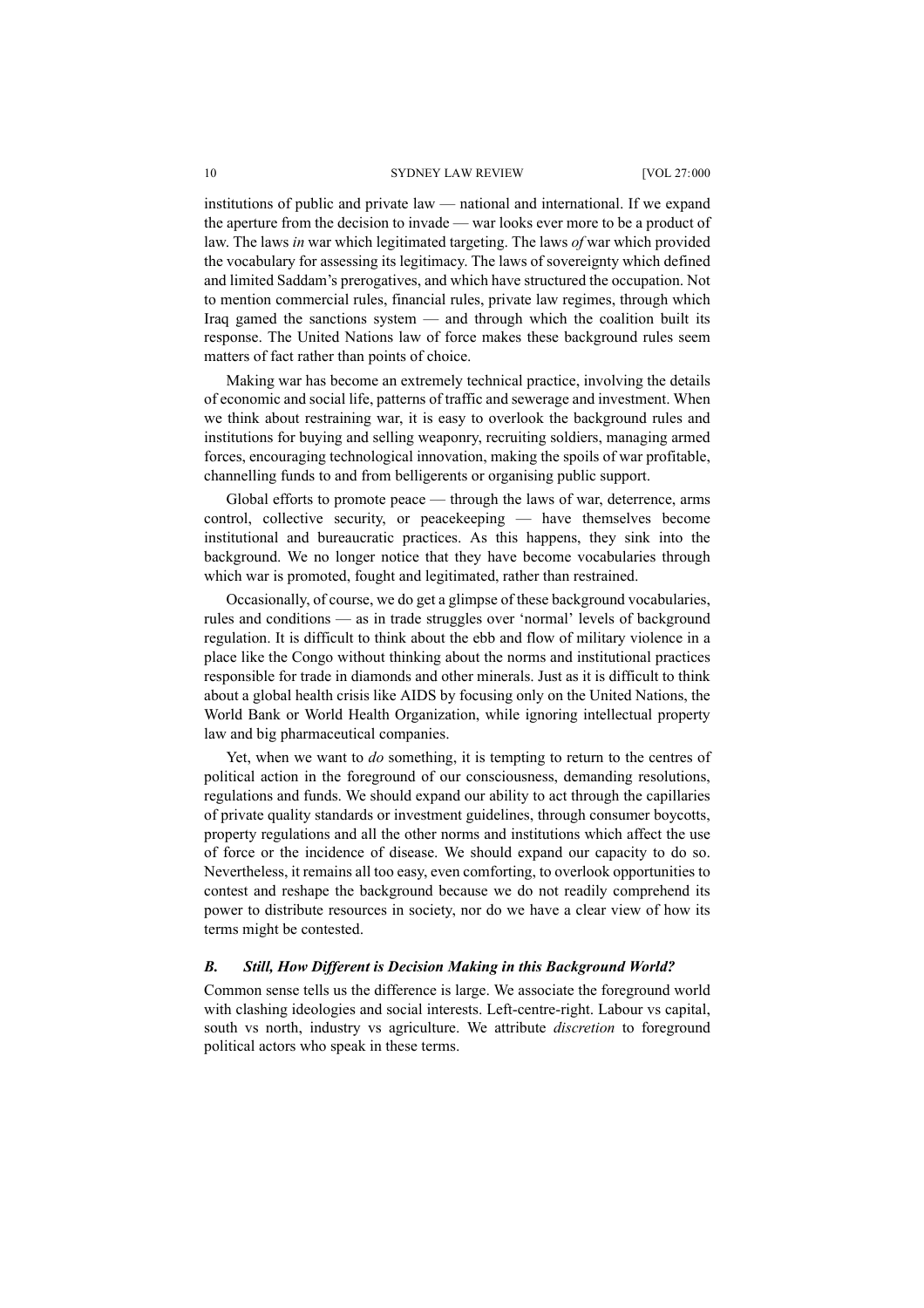Our image of the background is different. Experts do not speak in the language of interests or ideologies — they speak professional vocabularies of best practices, empirical necessity, good sense, or consensus values. They do not have discretion — they are compelled by their expertise. For them to exercise discretion — 'deciding in the exception,' to coin a phrase — is to overstep the proper bounds of background work.

The experts I have known are generally loathe to think of their work in political terms. They advise, they interpret, but they do not rule. Theirs are vocabularies of advice, implementation, technique, know-how — useful for limiting and channelling the power of *others.* More research is needed about the nature of expert decision-making and expert vocabularies — I will suggest some directions for that work in a moment. But we can already see some important limits of this commonsense attitude. For one thing, the difference between foreground and background is, as I have mentioned, itself a product of expert analysis — and is extremely fluid.

People in the governing professions routinely use the foreground/background distinction to locate responsibility for decisions with which they agree or disagree. Experts sustain their self-image as 'background' by locating the 'political' elsewhere. They deny responsibility — their own or others' — by claiming that what was *really* going on was happening at another level. The *real* decision was made … yesterday, in the Council, by the President, by the Member States — or in implementation, by experts, in the background. *Actually*, they might say, the agency was captured by its context. He did his best, but the bean counters just wouldn't go for it.

As a result, we need to relativise our idea of 'international governance' more radically. Governance is what we contest as political — but there is very little we are not *also* able to see as a 'mere' problem of technical management, and vice versa.

But whether making war or pursuing economic development, politicians now speak the language of background experts. The terms of professional expertise increasingly provide the frame for political debates and decisions. The media has become adept at educating its audience into the nuances of what had been technical disputes.

Indeed, there is very little in the foreground of political life which is not *also* — even better — understood as the work of experts and the product of expertise.

Perhaps the most significant recent example was the ability of the strategic studies profession to transform their computer models of prisoners in reiterated dilemmas into massive defence funding — in Moscow no less than Washington.

The internal debates of technical experts have been transformed into positions which can be more readily assimilated to the familiar left-centre-right structures of public political discussion. Technical disputes are often framed in terms that parallel positions in broader political debate, so that success or failure in one domain can have an impact on what it is possible to articulate convincingly in the other.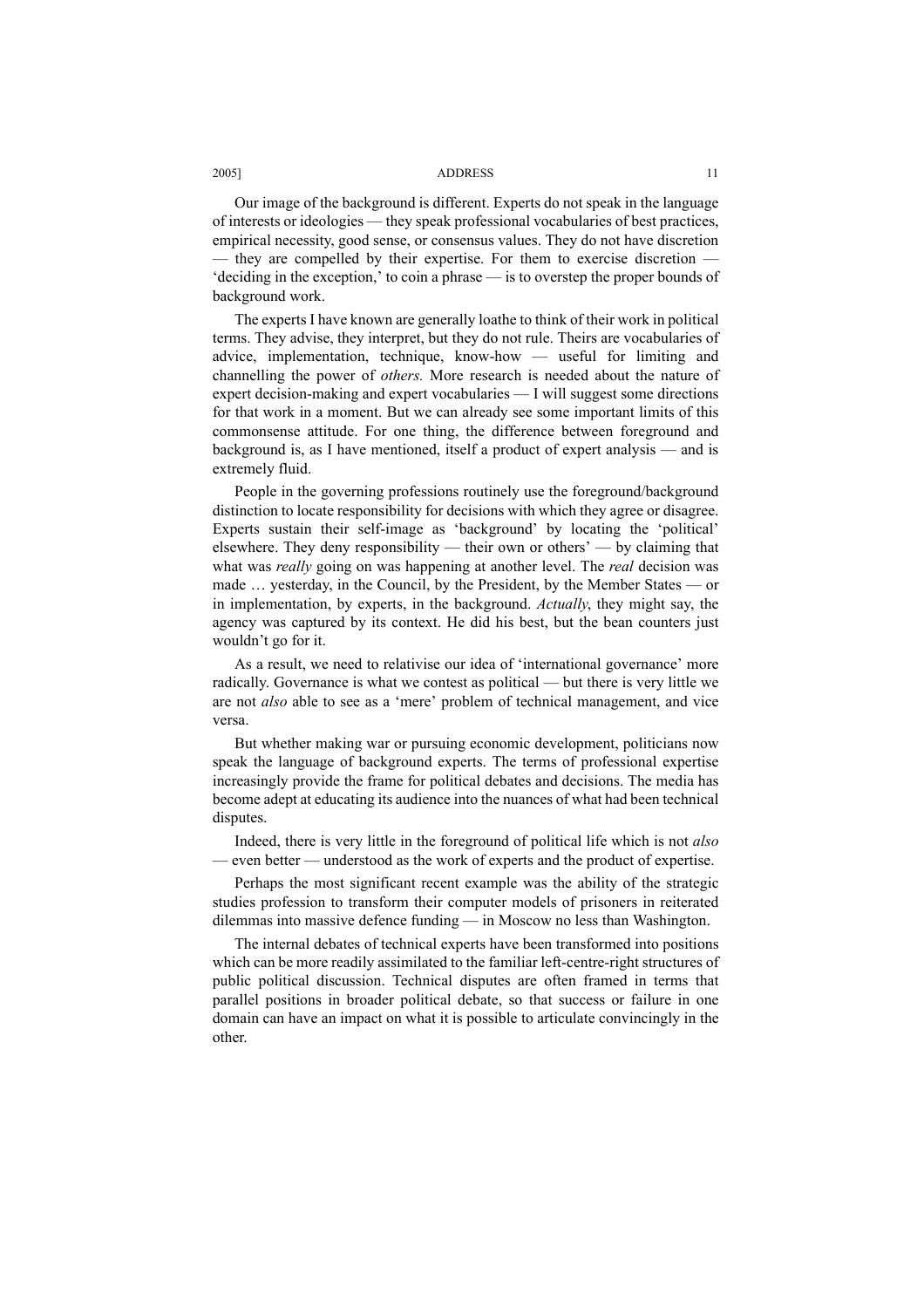Indeed, public programs and regulatory initiatives do not spring whole from the political commitments of politicians any more than they are the product of disembodied entities we refer to as the 'legislature' or the 'executive.' They are imagined, designed, debated, defended and adopted by people, in the vocabularies of one or another policy profession.

In international affairs, state power is everywhere spoken and exercised in the vocabulary of international relations, political science, international law and military science. Wars and the machinery of war are ordered, purchased, launched, pursued in professional vocabularies, whether the computer modelled rationality of nuclear deterrence, the justificatory language of humanitarian intervention, selfdefence and rights enforcement, or the gaming vernacular of dispute resolution and grand strategy. International economic life is organised in the vocabulary of professions committed to growth and development. Markets are structured to reflect professional notions of 'best practice,' and defended in the professional language of efficiency. Likewise, when state power takes the form of public or private law, it is conceived and exercised in the vocabulary of law and lawyers.

In fact, although we have conventionally overlooked the work of the background, the reverse may be more accurate — the work of the background has colonised the foreground *and* the context. The foreground increasingly seems a mere *spectacle* — a performance to which we attribute agency, interest and ideology. At the same time, it is difficult to locate elements of *context* which are not constructed by people managing background norms and institutions. Indeed, the foreground and the context may well turn out to be effects of background practices.

The foreground sites and axes of international political contestation are also institutions driven, debates conducted, options framed and programs designed in the technical vocabularies of one or another group of experts. As a result, it is often difficult to distinguish the terms of 'political' contestation from the vocabularies we associate with the background tasks of advising, interpreting, implementing the decisions of those in the foreground.

Well, enough said about my first proposition — that background norms are more significant than we think. The fluidity of the line between background and foreground suggests two further lines of inquiry.

As a result, it is crucial to articulate more clearly what it is that *technical experts and professionals* actually do. What is the nature of their expertise, their experience of discretion? How do they maintain their relations with the foreground and the context?

# *3. What, Precisely, is Expertise?*

Although much has been written about the sociology of the professions, we know far less about the nature of expertise itself —about the forms of knowledge and practices of argument and persuasion used by experts managing background norms and institutions. Still, understanding the terms of professional expertise turns out to be less complicated than it sounds, for the expert vocabularies of the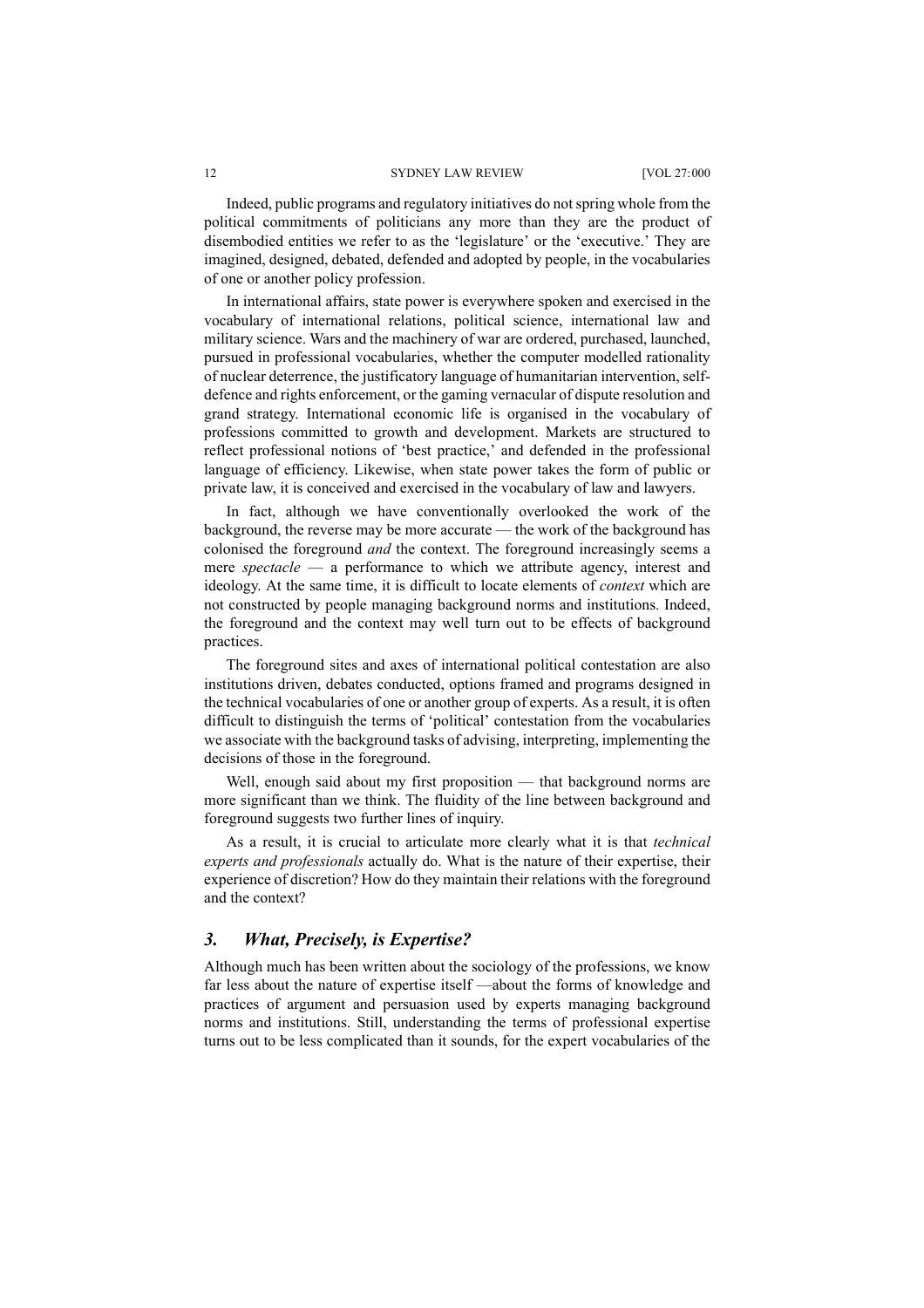governing professionals follow well trodden routines. Patterns of debate recur; characteristic professional styles — the uptight rule follower, the agonised exception-monger, the interdisciplinary enthusiast — are readily recognisable across the professions.

The key issue to be understood is the role of expertise in limiting expert *discretion.* Once we focus on experts, it is easy to *overestimate* their political freedom. As we come to think of the global AIDS crisis as a matter of drug prices and delivery systems, of intellectual property and health care finance, it is tempting to imagine that one enlightened industrialist could simply make the drugs available, one enlightened judge could carve out an exception to the rules of intellectual property, one enlightened bishop could remove the impediments to education about the causes and consequences of HIV infection.

Yet we also know these people in some very real sense cannot make these choices. They cannot respond to political programs any more than they can respond directly to pressure from patrons, funders, voters — or their own conscience. These people *are experts* who come upon their roles as investors, managers, patent holders or bishops precisely by routinising themselves into a professional vocabulary and practice which makes it difficult for them to experience human freedom and the direct responsibility which goes with it. The difficulty is to understand just how expertise limits expert freedom, and dulls the experience of responsibility.

For some years, I have been conducting research into the structure of legal professional vocabularies in various international fields — among public international lawyers, international trade specialists, refugee lawyers and humanitarians. Beyond understanding these fields of expert knowledge, my goal has been to contribute to a more general understanding of expert knowledge itself.

Expert knowledge is not only important when it channels the advice experts give the prince. Experts also influence the world when they *imagine* the prince as a prince, imagine the economy as an economy, or imagine the law as law, and when they convince us to imagine things the same way. Expertise can shape how problems are defined and narrow the range of solutions considered — along the lines of the old adage, to a man with a hammer, everything looks like a nail.

To trace these effects we need better *maps* of expertise. One might map expert knowledge in a variety of ways. Mapping the knowledge of experts is complex and technical work raising all sorts of methodological issues — who are the experts, what is their vocabulary, what is the relationship between *disputes* among experts, and agreement on the *terms for disagreeing*, or between different *schools of thought* within a profession and broadly shared assumptions? My own work on these questions is just beginning — let me present a series of hunches about how to proceed, and hypotheses about the nature of expertise which emerged from my preliminary studies.

I have typically begun with a specific professional discipline — say, public international lawyers in the United States after the Second World War. The discipline was composed of particular, identifiable people, pursuing projects of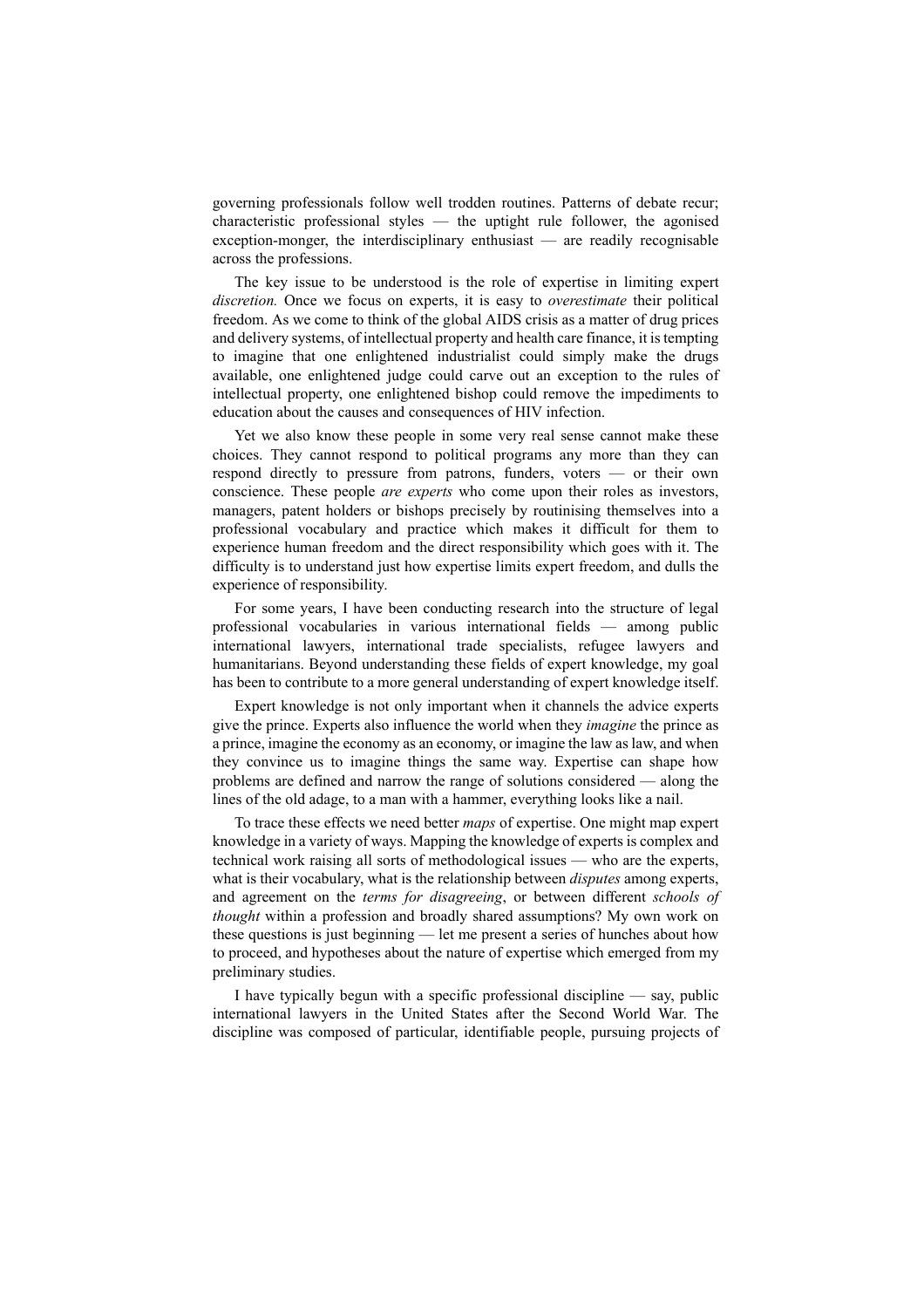various kinds by making arguments in a common vocabulary. At a very general level, I try to identify their shared 'disciplinary sensibility' — what do they see, what do they worry about, how do they see the world?

For example, public international lawyers have generally seen a world of nation states and are worried about war. Trade lawyers, by contrast, tend to see a world of commerce and remember the trauma of the Depression. For public international lawyers, trauma about the Holocaust, fear of totalitarianism and aversion to ideology, were more common than worry about tariffs or exchange controls.

Both groups share the assumption that the political world of international relations is real — their context — and that international legal arrangements are fragile human constructions seeking to tame a sea of political conflict. All these ideas affect what they feel able — or willing — to do.

Moreover, experts in a given discipline often share an *intellectual history.* Ideas come in and out of fashion. Economics can seem more important than political science for a time, and then the reverse. Some economic ideas can seem more significant than others. Among international lawyers, for example, interest in macroeconomics has largely been displaced by microeconomics. When international lawyers think about the economy, they no longer imagine an inputoutput cycle responsive to government stimulation, but a market of private actors responsive to price signals.

On the basis of these very general shared assumptions, professionals typically share a set of issues about which they *disagree.* Typically, these are the questions to which their expertise is addressed. What is sovereignty? How do norms bind sovereigns? How should a decentralised sovereign order legislate? How should international institutions be designed for a world of sovereigns? What role for an international judiciary? Should international law strive for uniformity or pluralism? For rules or principles and informal practices? And so on. These are the issues about which experts within a field typically *disagree.* International lawyers make *arguments* about these things, seeking to persuade that one or another approach will be better.

Arguing about these things, they develop what might be thought of as a *vocabulary of arguments*, which can also be mapped, in search of the grammar through which they are held together in persuasive professional arrangements. Patterns of professional argument can be traced over time, as schools of thought emerge within a field, or modes of persuasion themselves come in and out of fashion. Finally, it is possible to trace the projects pursued by individuals and groups within the discipline. A good map may change your view of the discipline. We might no longer see 'international law', say, as 'the rules which bind sovereign states in their relations with one another' — but as a group of people pursuing projects in a common language. One of their projects is to promote the idea that there is 'international law' outside their efforts, and that *it* 'governs' sovereign states — and that it is, by and large, a good thing — there should be more of it.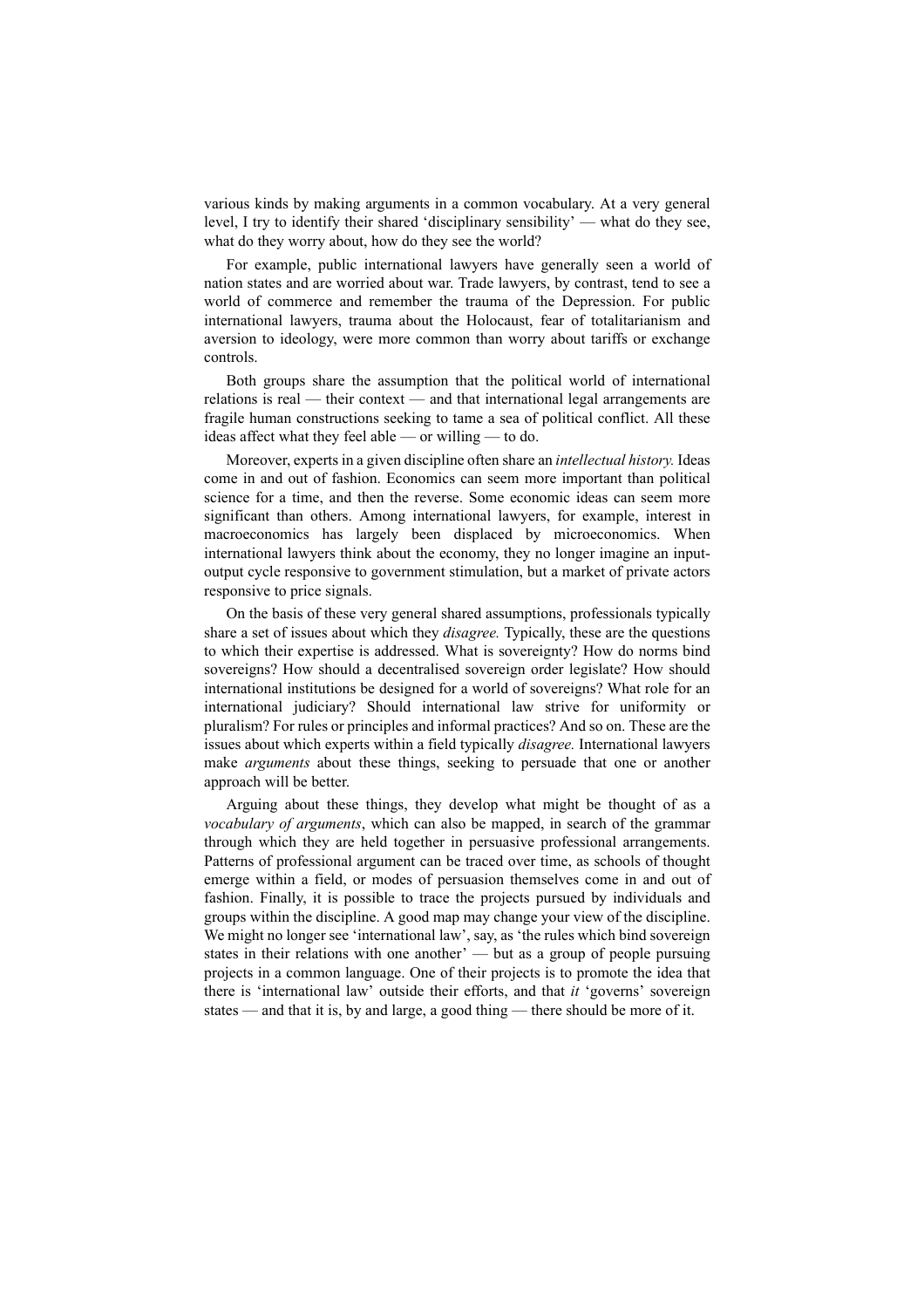Having mapped various international legal professions, I find the material crying out for a more general map — for a common vocabulary of expertise. I'd like to share one proposal for such a map with you here.<sup>5</sup>





The central idea is that professionals make arguments about choices which produce *outcomes*. The outcomes might be material and distributional (favour plaintiff vs defendant, agriculture vs industry, slow the economy vs speed up the economy) or normative (strengthen respect for equality or justice, community solidarity or individualism, and so forth).

Experts dispute alternate *policies* and *doctrines* which they think will lead to different outcomes. They select rules and interpret their exceptions. They select among policies — cooperation or coexistence, import substitution or export led growth — and interpret what these policies require in the way of rules and outcomes.

Experts argue for their preferred policy or doctrinal choice by reference to broader *theories, methods* and *political commitments* which they associate with the doctrine or policy they prefer. For lawyers, these can be theories of law positivism, naturalism, sociology — whatever — or theories about society —

<sup>5</sup> See Figure 2.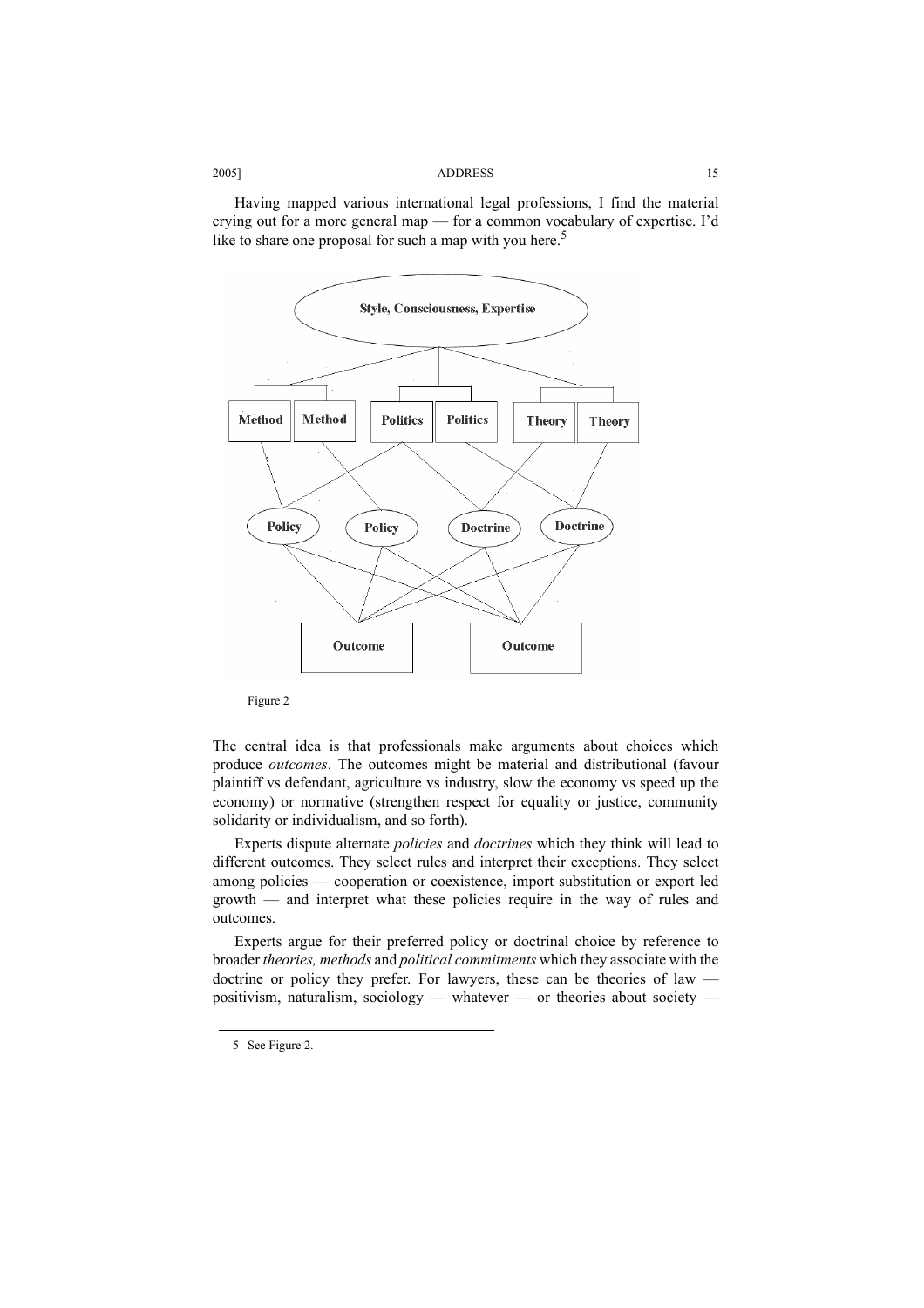realism, idealism, and so forth. They can be broad approaches or policy orientations — like 'humanitarianism' or 'cosmopolitanism.'

Although they differ in the choices they promote, they also share a *style or consciousness.* These common assumptions tend to be less fully conscious. They seem compatible with the full range of alternative theories, methods or political commitments about which those in the field disagree.

The work of expertise, in a nutshell, is to build vertical associations and make horizontal distinctions on this general map. We might think, most conventionally, about judges selecting and applying doctrines to generate outcomes, selecting and interpreting doctrines on the basis of underlying methodological or interpretive commitments.

The semiotic analysis of legal expertise is a new field and much remains to be done. Let me indicate some general hypotheses which emerge from preliminary work of this type. First, experts characteristically overstate the solidity of vertical associations on this map. *This* theory *requires this* doctrine. Experts defend links *between* levels, between doctrines and outcomes, between methods and doctrines, with full knowledge that *other* experts will argue for alternative associations in terms equally consistent with their common expertise.

As a result, it is a very common experience, sociologically speaking, to find that an association between a general theory and a specific policy  $-$  a commitment, say, that import substitution requires nationalisation — which seemed stable, on further reflection, and under the pressure of criticism, seems far less compelling.

Second, horizontal distinctions — between two doctrines or theories or methods — can loom far larger in the minds of experts than one would suppose. given the quite common experience of instability along the vertical axis. Indeed, we might say that it is the work of experts to define *choices* along the horizontal axis which seem significant — seem to require decision — because they are associated with different outcomes.

With the common experience of vertical instability comes the equally common experience that experts are making mountains out of molehills — that the horizontal choices they are debating lie closer together than their arguments suggest. The phrase 'narcissism of small differences' and the image of professional sectarianism come to mind here.

Putting these two observations together, it also appears that the choices experts debate, defined in the terms of their expertise, may well be both narrower and less significant than experts would have us believe. To the extent these expert choices become the options considered by the prince, the expert vocabulary will have narrowed the terrain of political decision.

Let me leave this evolving model here and ask how we might understand and contest the work of experts in political terms. We already have a set of intriguing hypotheses about the ways individual experts come to have a narrower appreciation for their *own* discretion or manoeuvre room, while vigorously asserting that *other* experts have more discretion than they think.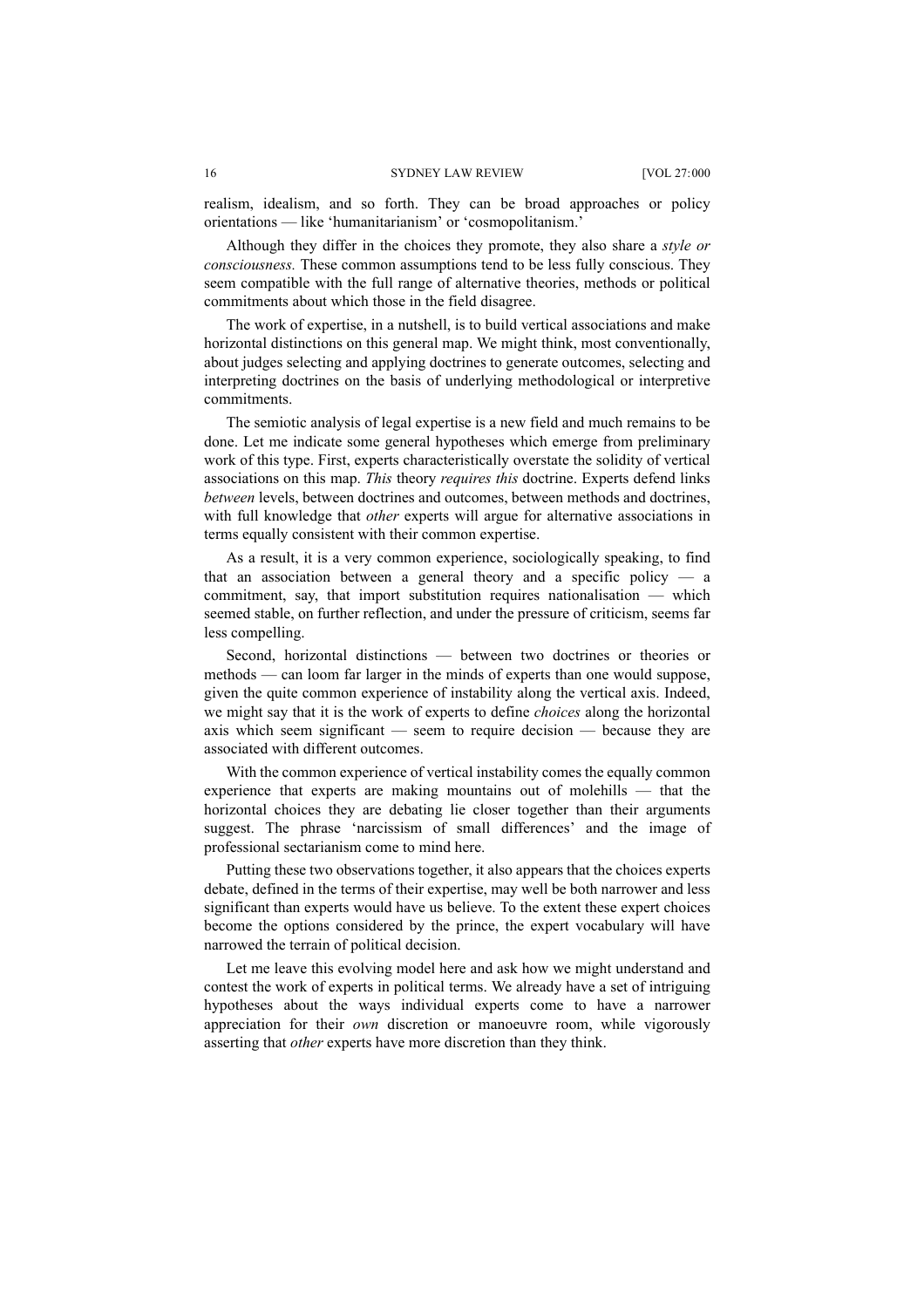# *4. Identifying the Political — Three Traditions*

Many critics of 'globalisation' have sought a more robust politics for contesting the decisions of our global governance regime. Why do we have so much law, and so little opportunity to contest its terms?

By 'politics,' critics usually mean more participation and transparency in intergovernmental institutions like the WTO or the World Bank. They decry the 'democracy deficits' of our transnational regulatory agencies. In Europe this has brought calls for an expansion of parliamentary control in the European Union.

Or they urge national and local institutions to stem the effects of globalisation. This often drives calls for the return of sovereignty, of unilateralism  $-$  of individual and local rights against the transnational regime.

These are all important ideas, but they are not my central focus. These suggestions remain focused on the relative power of foreground institutions, and on the opportunity to participate in them.

There is also a long tradition of identifying the politics of expertise itself. Given the apolitical self-presentation of much expert work, these traditions work by translation — from the vocabulary of expertise, to that of politics.

We might begin by focusing on the decisions experts make, translating the outputs of expertise, if you like, into left - centre - right terms, or linking them with social groups or interests we think of as contenders on the political stage — labour and capital, men and women, the developed North and the underdeveloped South. We might search for biases or blind spots in their expert knowledge that favour these social groups or ideological positions. Or we might look for signs of political possibility in an expert's own experience of being a free agent — exercising discretion and taking responsibility.

In the remainder of my time with you, I'd like to develop three broad approaches to contesting the work of experts and their expertise in political terms.

# *A. First, Translation to the Politics of Ideology and Interest*

This first tradition requires an assessment, however crude or incomplete, of consequences — who wins and who loses? Who decides and who submits to the decisions of others? Only by identifying the *stakes* of expert action can we understand its politics.

An expert decision is political, for this tradition; to the extent its consequences can be associated with left-centre-right ideological positions or with social groups — 'labour' and 'capital' — which we think of as contestants in our political world.

We routinely interpret expert action in this way, and I need not say too much about it. We associate expert decisions with the *interests* of politically significant groups — claiming they favour agriculture or industry, church or secular society. We might think these interests lay behind the decision, motivating it, or we might think the decision will unwittingly favour them. Or we might simply be struck that the vocabulary used to defend the decision is familiar from other contexts as a defence of one or another social interest.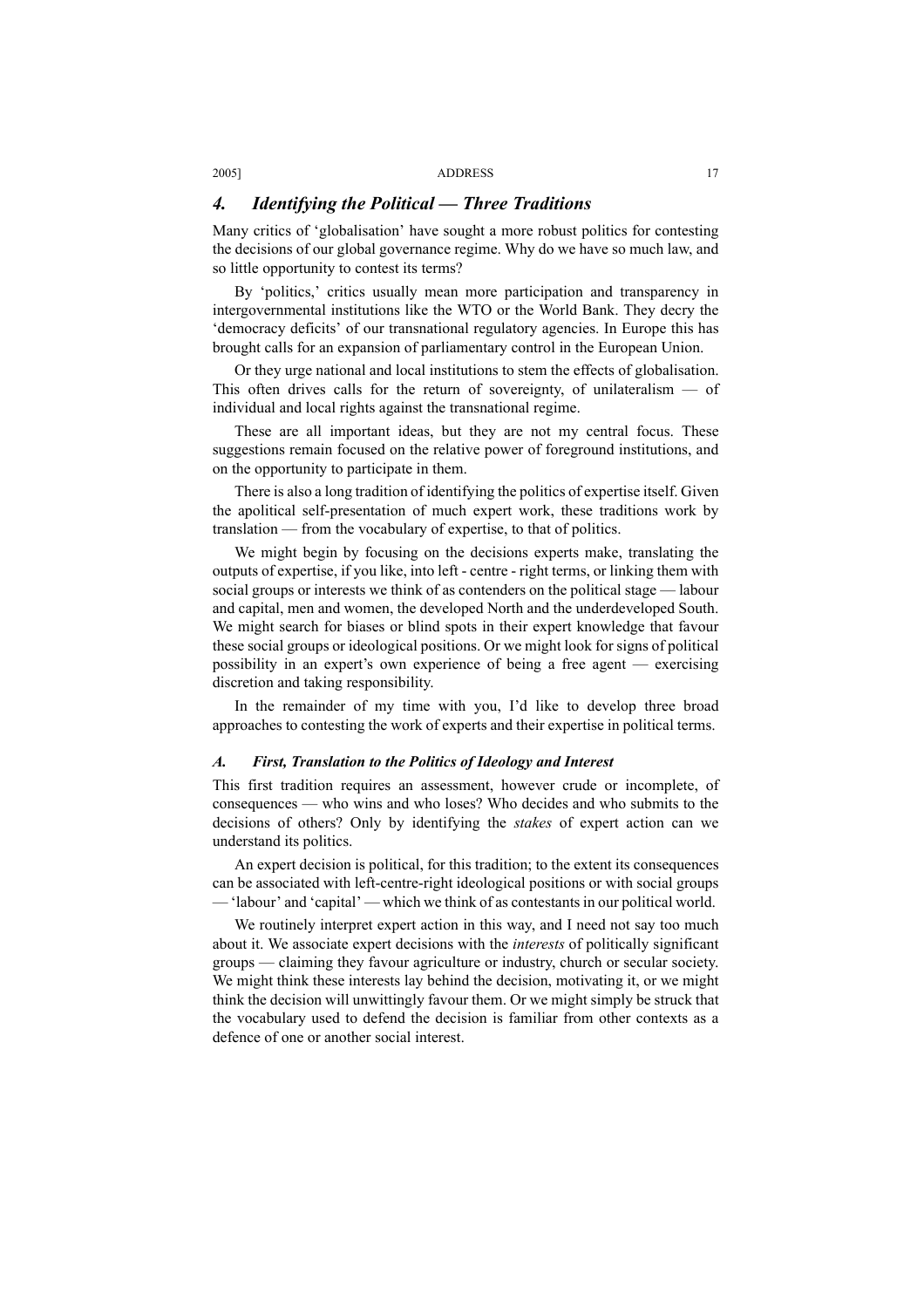Much of the expertise of the governing professions consists precisely in criticising the decisions of *other* experts by associating them with ideological positions or social interests. We often assert that a decision-maker has been *captured* by political interests or ideologies. Doing so is a routine professional practice — but it can also be an important political strategy.

Still, capture claims can be difficult to sustain — what *is* in the interests of capital or labour, of the first world or the third? To formulate an answer is to enter the realm of international policymaking itself, attuned to perverse effects, unexpected costs and benefits. To make policy is precisely to distribute among groups — and claims of 'capture' are often simply ways of disagreeing with the policies which have been made.

Moreover, the consequences of expert choices are extremely difficult to pin down. Alternatives that seem stark turn out to be more nuanced — to have room for more than one political interpretation. It is easy, in this tradition, to conclude that the only real antidote to rule by experts is more expertise.

Challenging expertise in this way can make you sound shrill, lacking in nuance. When protesters in Davos, or Seattle, or Geneva denounce the WTO as a tool of global capital, it is hard not to think they should probably break things down a bit more, get more precise, maybe go to law school. But somehow we also know that if they did, they would likely lose their edge, dampen their sense for the politics of global governance, precisely as they refined their skills to participate in it. Searching for the politics of expertise has taken us right back to expertise.

# *B. The Politics of Consciousness*

A second tradition is designed to compensate for these difficulties by focusing less on the specific choices experts make than on their underlying shared assumptions — the blind spots and biases which skew their choices, or place some alternatives altogether out of discussion.

Assumptions common to both sides of expert debates — professional preoccupations, *deformations* if you like — can often be associated with a social interest or an ideological position. Expertises differ — and those differences can have a politics. The key in this second tradition is to link this sort of blind spot or preoccupation to political interests or positions.

Take labour policy. For a public international lawyer, the problem will be a lack of governance capacity, a need for norms and institutions to ensure compliance with them. International labour policy will mean a network of international legal rules and standards and enforcement machinery.

For an international *economic* lawyer, the problem will be to interface between different national labour practices without unduly restricting trade. The policies and the outcomes — which result from thinking about labour in these different ways may well differ dramatically.

In this tradition, we might identify blind spots and biases in the professional thinking of, say, 'foreign policy professionals' in the industrialised democracies of the West. These experts have come to share a common vocabulary — ideology, if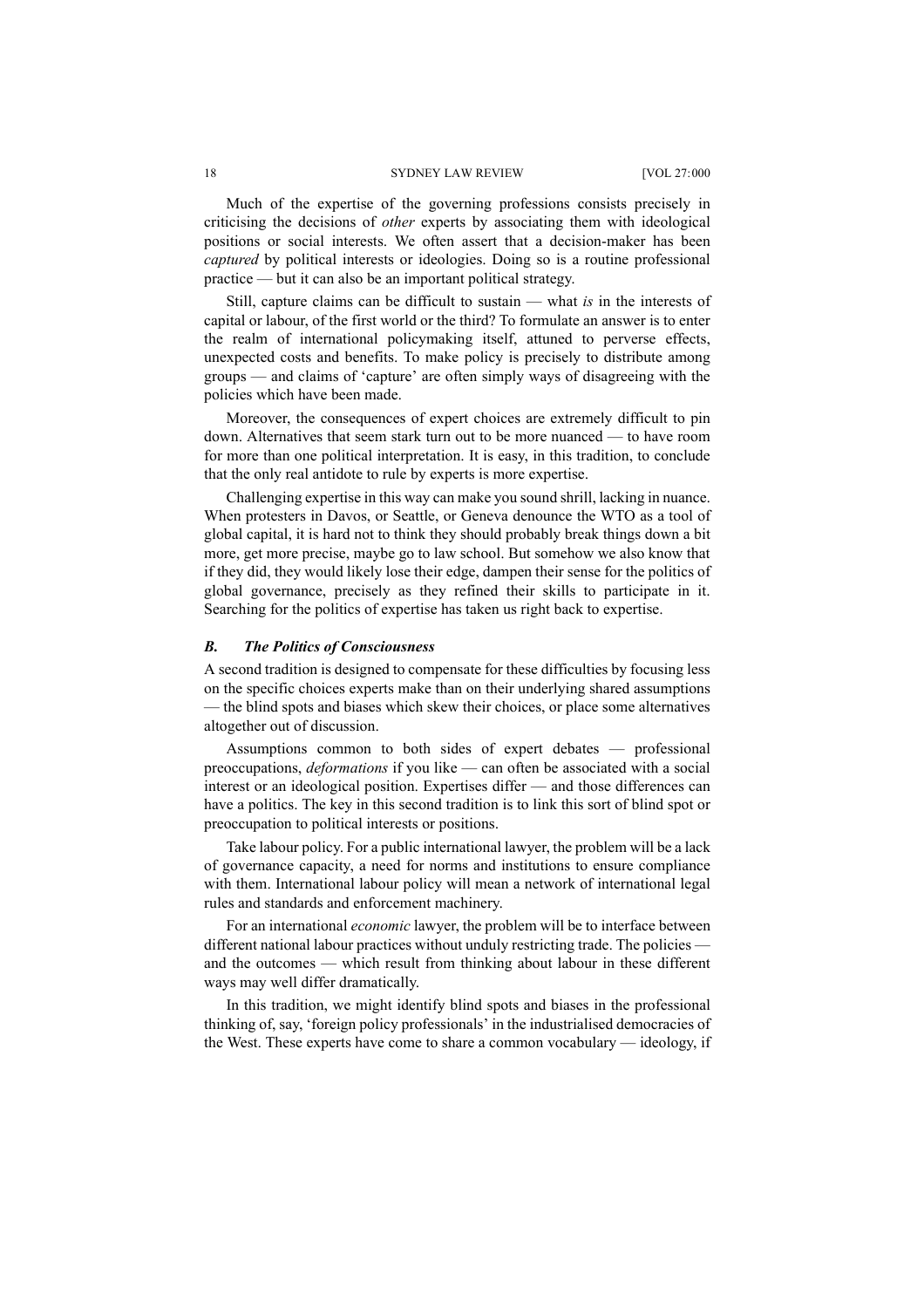you like — which we might call 'humanitarianism.' Wars are fought, defended and denounced — in humanitarian terms. Immigration schemes, economic development programs, trade rules, are designed, justified — and denounced — in the vocabulary of human rights and humanitarianism.

Even in the absence of a global government, this kind of common vision among experts can operate as a kind of *as if* world government — wherever two are gathered in the name of humanitarianism, there is global governance. Many have claimed that shared ideas about colonialism or free trade may have operated similarly in the 19th century, widely shared elite assumptions about the separation of economics and politics or the West's civilizing mission substituting for strong global institutional networks. From the other side, we might think of Osama bin Laden's call for the restoration of a global 'caliphate' as the call for a similar *as if* government of the like minded.

This shared vision produces a series of professional deformations. International policy makers operate with a *map* of the world in their heads. On this map, perspective is the foreshortened view from high in the United Nations headquarters building, or flying among conferences and summits, commissions and expert working groups. The sites of prior international engagement loom large — Passchendaele, Somme, Munich, Bretton Woods, or, closer to our day, Vietnam, Cambodia, Bosnia, Rwanda or Iraq. Each stands for a 'lesson', which shapes reactions to new problems. Navigating on such a map can substitute for navigating in the world — for assessing the actual consequences of actual policies in contexts to come.

High up there, it is easy to expect the Potemkin village of intergovernmental institutions to operate like the domestic institutions — courts, administrations, parliaments — on which they were loosely modelled. The expert's mental map discourages engagement with things *below the line of sovereignty.* We focus on what happens *outside and between* national jurisdictions. In Antarctica. In outer space. On the seabed.

International policy makers imagine themselves in a space *above* sovereignty, a space in which sovereigns mingle, communicate, have 'disputes.' For something to get into this space — to be 'taken up on the international plane' — it must be a *grave* matter, a *serious* breach, cause *material* damage, result in *irrevocable* harm, *shock* the conscience — or meet any of numerous other substantive tests for reversing the presumption that things below the line of sovereignty are immune from international policy making. Sovereigns can do as they like at home — for their actions to be respected *on the international plane* they must meet certain standards.

This gives international policy an odd shape. The international policymaker sees things like smoke or fish when they cross boundaries more clearly than when they stay close to home. The law of the sea classifies the world's fish species according to their migratory habits, measured by their propensity to swim across international boundaries. International environmental policy covers the oceans, but with decreasing intensity as one moves closer to shore or on board a ship; it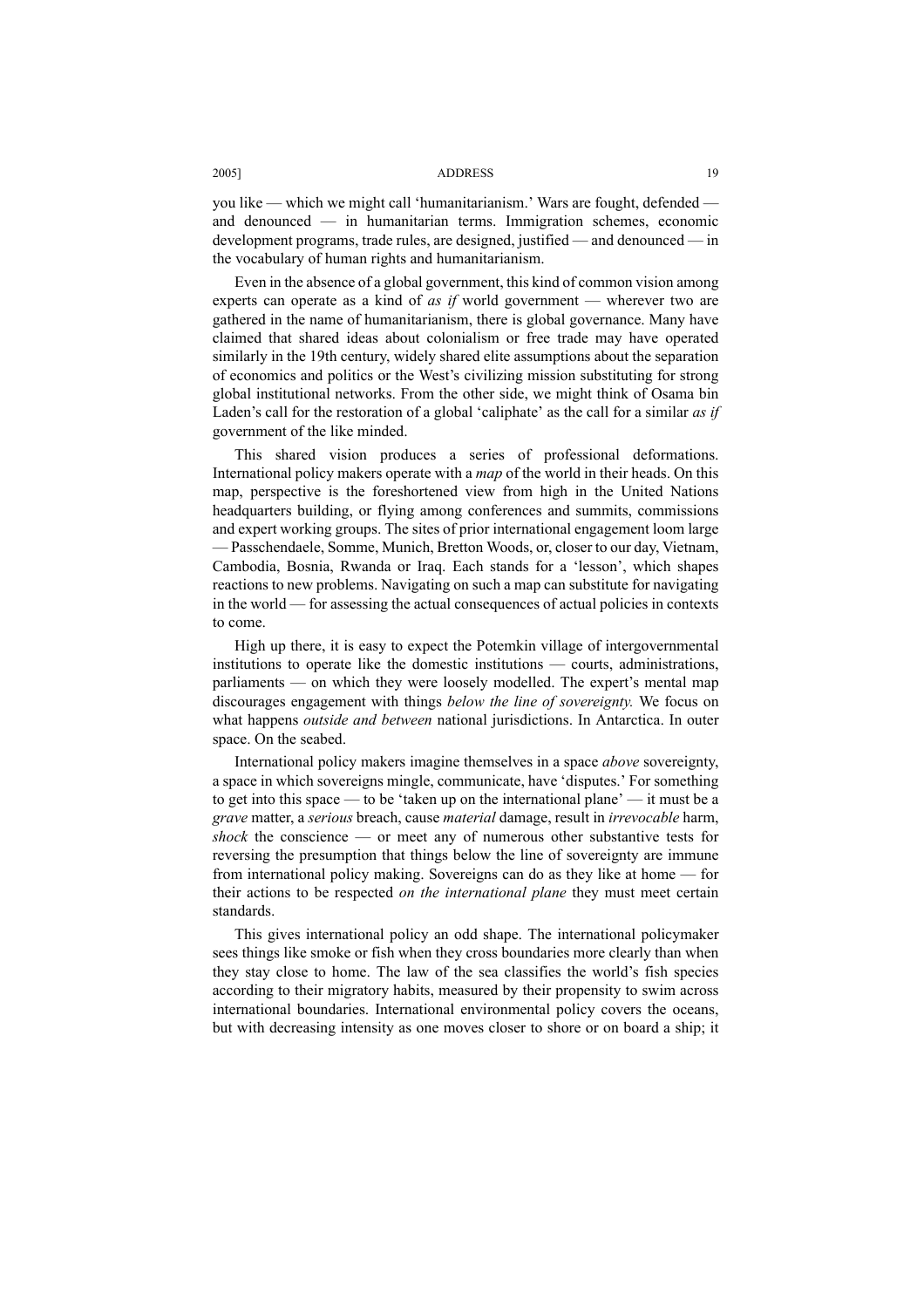covers outer space; and it covers those pollution flows which cross boundaries so long as it causes substantial harm. Of course, with clever and expansive interpretation, international policymakers *could* stretch until very little escaped their purview. Experts know *how* to blur the boundaries, which restrict their ambit, but their default conception is unnecessarily self-limiting.

The global expert's mental map makes economic 'forces' seem naturally global, while the regulation of economic 'actors' seems naturally to be the function of national government. International governance seems separate from both the global market and from local culture. It seems a matter of public, rather than of private law.

In this vision, international policymaking seems to be an exceptional matter of intervention from 'above,' oscillating among respecting, bundling and unbundling sovereign rights. Preoccupied with sovereignty, it is easy to underestimate the worlds of private and economic law —or overestimate the military's power to intervene successfully while remaining neutral or disengaged from local political and culture struggles. When foreign policy experts overestimate the technocratic nature of economic concerns — or the autonomy of economics from culture and institutional context — they underestimate their ability to contest the distributional consequences of transnational economic forces.

Thinking of their work as 'intervention,' down from a great height, experts are prone to think there was no international policy *before* intervention — and they easily become preoccupied with debate about *whether or not* to intervene. This obscures our ongoing engagement with local conditions, and the extent to which all regimes are today the product of transnational meddling and influence.

Indeed, it is quite common to imagine the international community as a place beyond culture and politics, a neutral world of expertise. Policy makers are prone to think one might intervene in Kosovo or East Timor simply to 'keep the peace' or 'rebuild the society' *without* affecting the background distribution of power and wealth — that we might have an international governance which does not govern.

Moreover, the idea that one should not intervene without good reason and good authority erects a conceptual hurdle in front of every humanitarian initiative. What standing do we have? Innumerable worthy international policy initiatives have crashed on the rocks of hesitation to engage in what we are all too prone to call 'cultural imperialism.'

International humanitarians all too often focus on who makes policy rather than the policy they will make, and on the appropriate form for policy rather than the resulting outcomes of policymaking. They worry more about the defensibility of international action than about the potential for good results.

A striking illustration of this was the limitations of using human rights and humanitarianism to oppose the war in Iraq. There is no question the humanitarian vocabulary of proportionality, necessity and self-defence, was very useful for legitimating the war. But opponents of the Iraq war were themselves blown off track by their humanitarian expertise. The war would not have made any more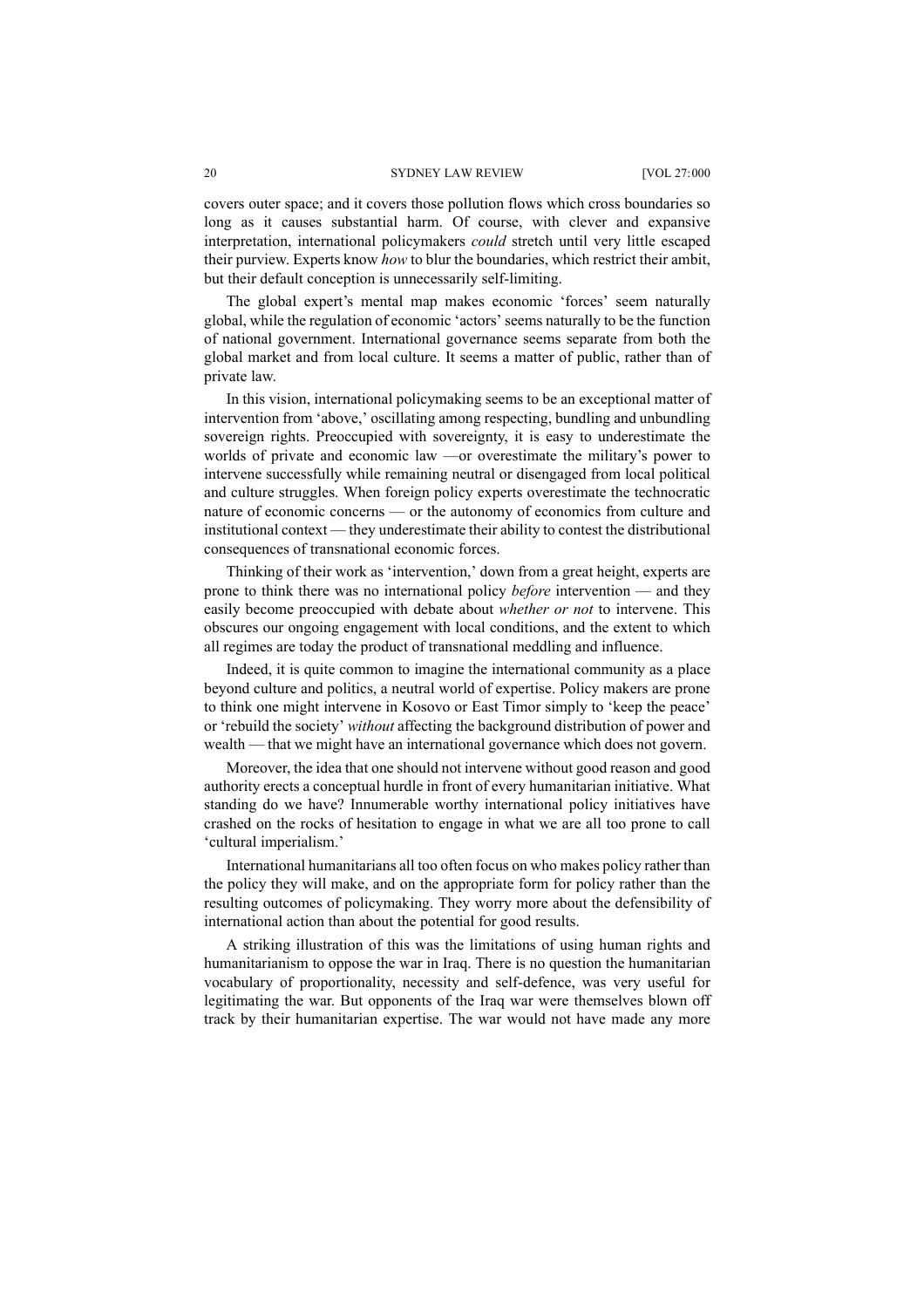sense, after all, had it been approved by the United Nations apparatus. More importantly, the Charter scheme had the unfortunate effect of changing the subject.

Let us say, for a moment, that after 9/11 we did need a completely new political and military strategy for dealing with the Middle East. Let us say it was necessary to 'change regimes' from eastern Turkey to western Pakistan.

Notice how difficult it is to discuss these ideas. Notions of sovereignty, the limits of the UN Charter, core humanitarian commitments — all render the desire to change regimes undiscussable. This frame makes it difficult to talk about the ongoing — and legitimate — ways in which supposedly sovereign regimes are always already entangled with one another. Our humanitarian expertise makes it difficult to acknowledge that we — our economy, our government, our international financial institutions, our media, our humanitarian agencies influence regimes across the globe every day. How we force their governments to accept structural adjustment policies, open their markets, exploit their resources, change their cultures.

In political terms, humanitarian expertise gave progressives an easy — and irresponsible way out. We never needed to ask — *how should* the regimes of the Middle East — our regimes — be changed? Is Iraq the place to start? Is military intervention the way to do it?

Why not consider changing regimes the European way — through the promise of accession to the EU? This strategy would have been equally expensive and risky — but would it have been more or less likely to work? We will never know because it was never seriously mooted as an option.

It now seems clear that Iraq was not the right place to start, and war was not the right instrument. But it was surely right that we could no longer afford to rely on the stability of shaky dictatorships across the Arab and Islamic worlds, unable to provide for the basic welfare of their citizens.

The options most salient to the humanitarian imagination — restraining the hegemon, and offering humanitarian assistance — are no longer sufficient basis for a responsible foreign policy. Yet our humanism — and the expert vocabularies we have developed to give it expression — gets in the way of developing workable alternatives.

 Experts share maps of time as well as space. International policymakers situate themselves in a grand story of the slow and unsteady progress of law against power, policy against politics, reason against ideology, international against national, order against chaos in international affairs over 350 years. In this story, international governance is itself a mark of civilisation's progress. Progress narratives of this sort can become policy programs, both by solidifying a professional consensus about what has worked and by defining what counts as progress for the international governance system as a whole. This can redirect policy makers from solving problems to completing the work of a mythological history, orienting or shaping their efforts to build the international system.

The historical conviction that international policy making is already and automatically part of the solution rather than the problem can blind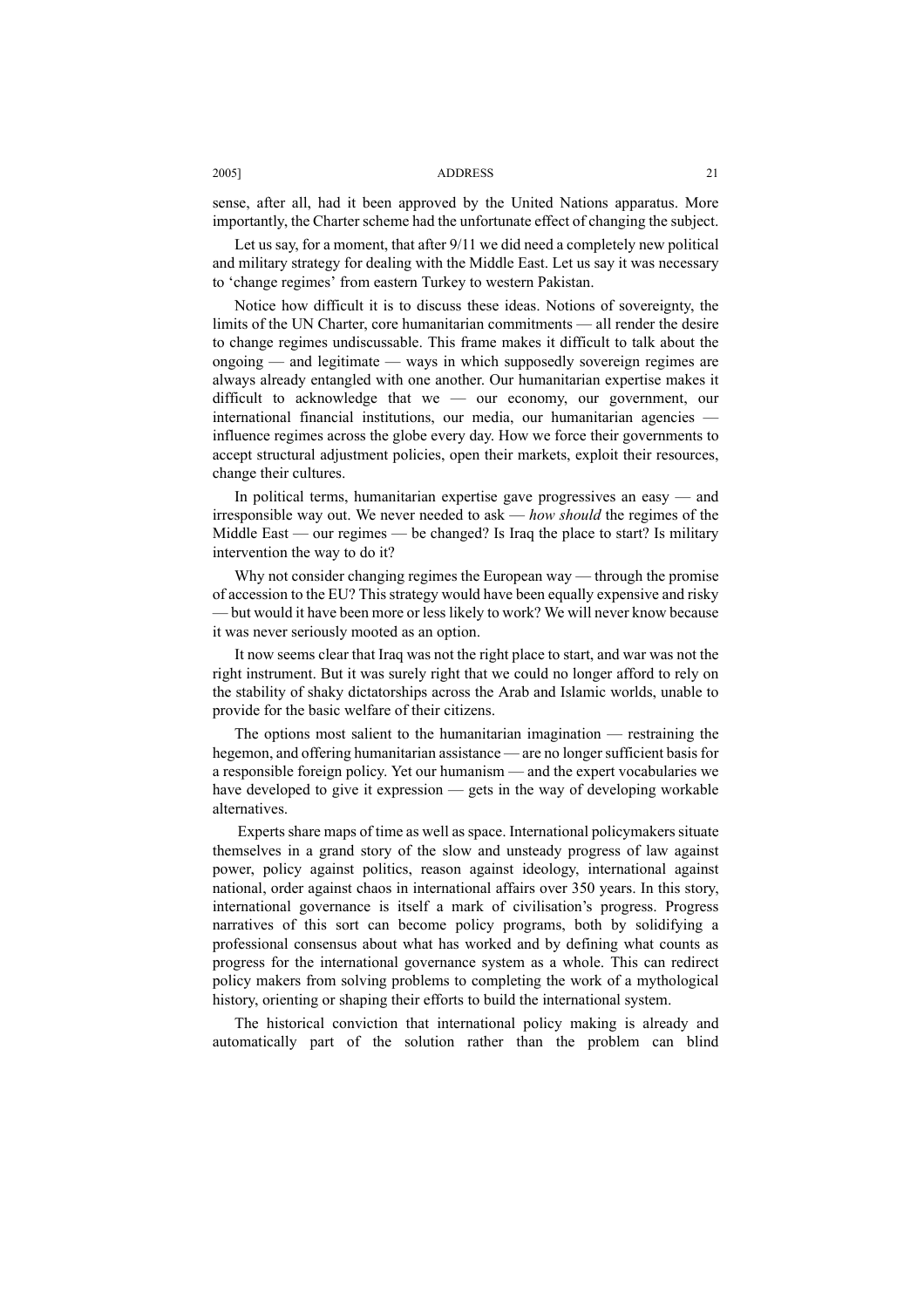# 22 SYDNEY LAW REVIEW [VOL 27:000

internationalists to the dark sides of their activities. We speak of international environmental law as synonymous with the effort to generate environmentally protective norms. And yet, a catalogue of international norms affecting the incidence of environmental damage would include many norms encouraging or enabling despoilation — perhaps more than the number encouraging protection. International law and policy offer the environmental despoiler, like the war criminal or the human rights abuser, a great deal of comfort and protection.

A strong myth of professional progress hinders the pragmatic assessment of specific initiatives. All too often, the failures of particular initiatives are interpreted as warnings to do more, to intensify our effort, along precisely the same lines. Internationalists can come to see themselves as continuously *becoming*, polishing their tools, embroidering their technique, strengthening themselves, that they might one day tackle global problems. In the meantime, failures reflect the primitive state of the work, the strength of their enemies, the long road still to travel.

This gives you a sense for the types of difficulty this second tradition makes salient. An expert's mental map may limit his or her imagination — but we would need to know much more about the context within which he or she acts to predict who will win or lose as a result. Among other things, we would need to know whether his or her professional deformation was compensated — or deepened by the deformations of experts in other disciplines working on the same problem.

Moreover, in looking for blindspots and biases, it is easy to underestimate the flexibility of expertise. Professional deformations are not, after all, straightjackets. Are military professionals too prone, or not prone enough, to use force? Economists *do* turn out to have a vocabulary for things that non-economists think of as matters of 'value' rather than matters of 'efficiency.'

Lawyers *do* have a vocabulary for criticising reliance on rules or litigation, for broadening exceptions, for promoting alternative dispute resolution, structuring administrative discretion and appreciating the role of political life in constituting the rule of law. Political scientists do have a way of speaking about the influence of rules in international affairs — even if they like to preface their accounts of multilevel games and predictive stability with denunciations of 'idealistic' lawyers.

Although international economic lawyers focus on strengthening trade flows, this may — or may not — be inhospitable to an international minimum wage, to strengthening health and safety standards or promoting conditions more conducive to labour organisation. Nor is it clear that efforts to develop an interface among national labour regimes is biased towards homogenisation.

The policy choices against which a discipline is said to have closed its eyes often turn out to be present in mainstream thinking. Within 'free market' ideas there lurks an exception for 'market failures' which can be interpreted broadly or narrowly. Making out a case for bias requires saying quite a bit more about how experts resolve the various choices *internal* to such a general policy commitment — how broadly they interpret 'market failure.' A 'free market' policy could turn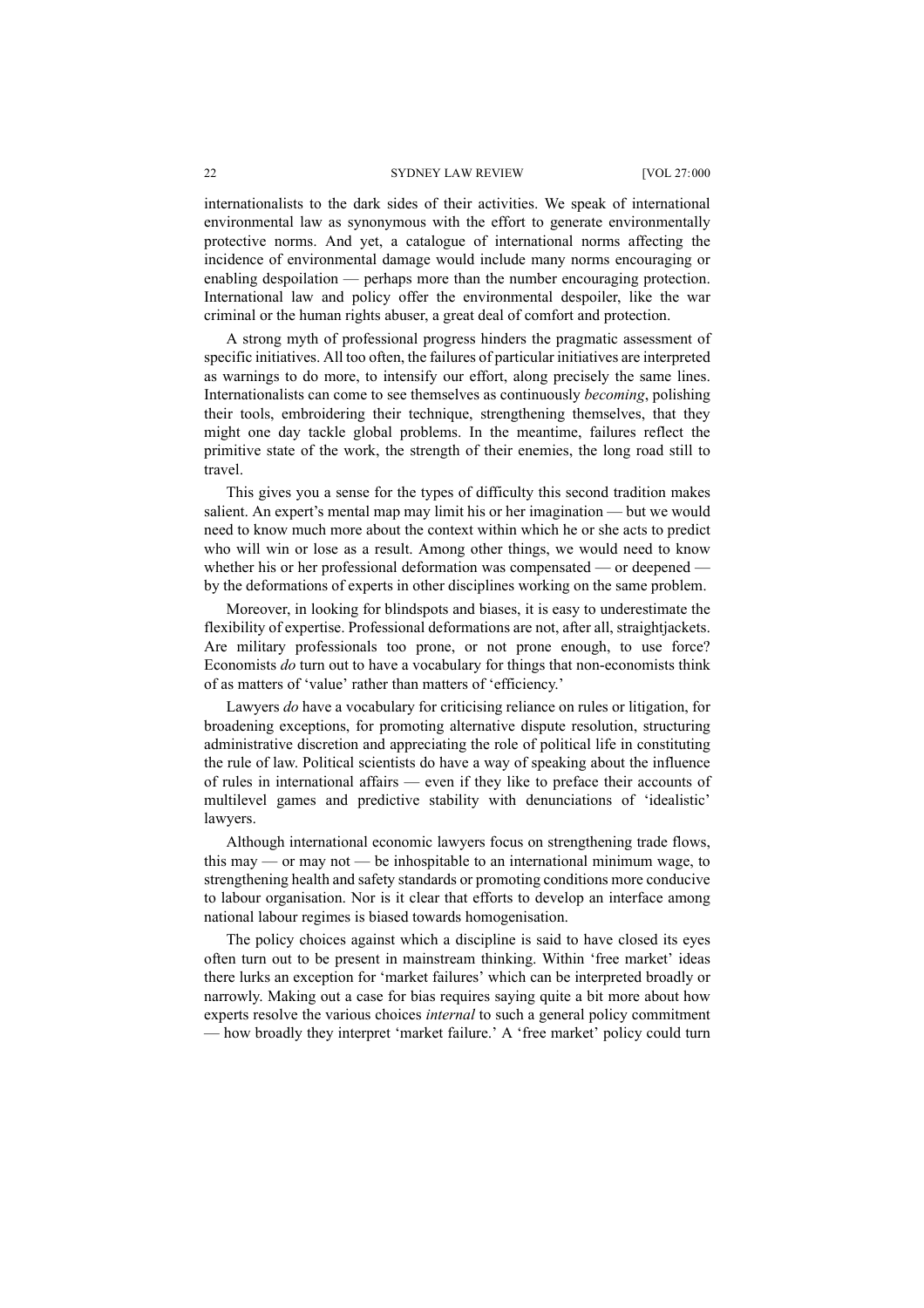out, if properly structured, to be more friendly to 'workers' than its 'socialist' alternative. As a result, in looking for bias in the background assumptions of experts, one can also become captured by them. Again, the call for more politics has us back asking for more expertise.

# *C. The Politics of Experience and Decision*

A third tradition for identifying the politics of expertise shifts our attention from ideological positions or social interests to the *experience* of the expert him or herself.

In this tradition, the key to politics is the experience of *responsible discretion.* An expert governs when he or she *decides* — in the sense that they experience a freedom of manoeuvre to go one way or the other — and when their decision has consequences for other people for which they are then responsible.

 In this tradition, *politicising* a decision does not mean translating its terms from an apparently neutral expert vocabulary into a vocabulary of interests and ideologies. It means rendering implausible the expert's presentation of the decision, to himself or herself and to others, as *determined* rather than 'free.'

There are all sorts of techniques for doing this — many of them routine forms of criticism used by experts to criticise one another. When an expert presents a choice at one level of my expertise map  $-$  a doctrine, say  $-$  as determined by another — a method or theory — other interested experts will often argue that the theory requires no such thing. Often the second expert will convince someone perhaps even the first expert — that he is right, the decision was, in fact, not necessary. When this happens, the person who has been convinced comes to experience the original decision as discretionary.

In this tradition, it is crucial that experts often decide under conditions of ambivalent, contradictory or vague guidance from their expert vocabularies. Decisions they present as compelled often turn out, on closer inspection, to have been more open.

Of course, one *could* then try to say something about what '*really*' filled this open space. 'Although you say your decision was compelled by the constitution, the text is rather vague. I think it was your … fill in the blank … social democratic sympathies, your loyalty to the administration, or whatever which did the work'. The process of filling in the blank takes us back to the earlier traditions associating expert decisions with ideological positions or interests. Here, the focus is on motivation, rather than outcome — although it is common simply to reverse engineer the motivation from predictions about the outcome.

This last tradition is more sceptical about interpreting motives or consequences — and focuses rather on the person who decides, urging him or her to experience the freedom to *select* a motive or *choose* among consequences. It urges us to see the expert as free — rather than as determined by interest or ideology. In this tradition, politics is the experience of deciding in the exception — in the freedom of not knowing, released from expertise, but not from responsibility.